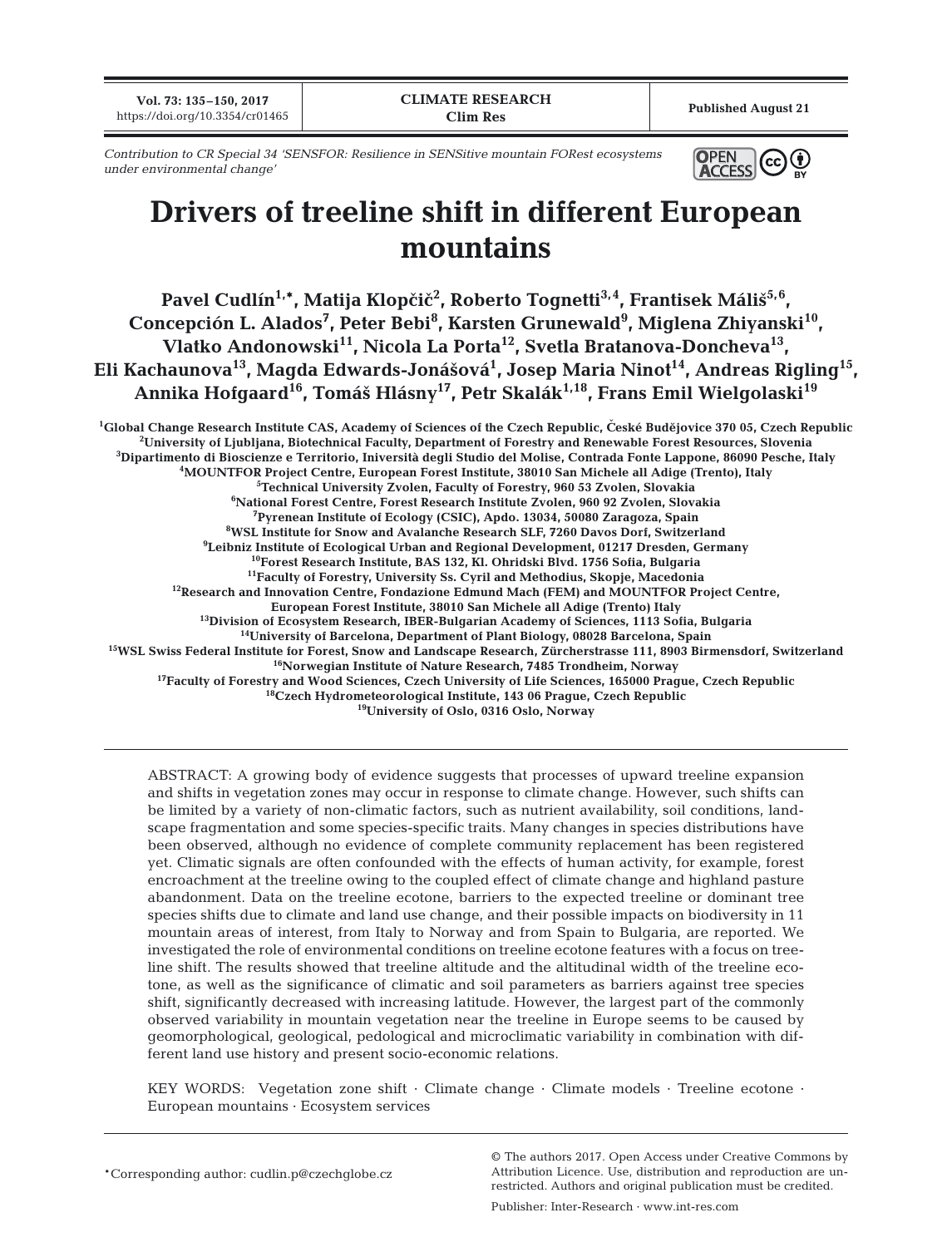## **1. INTRODUCTION**

Mountain regions are crucial areas for studying the impact of climate change on vegetation communities; steep climatic gradients enable testing of ecological, ecophysiological and evolutionary responses of flora to changing geophysical influences related to climate change. In addition, most of the species living there grow in conditions classified as their ecological limits (Körner 2012). Vegetation in European mountainous regions has been subjected to severe changes during the remote (e.g. Kullman 1988) and recent pasts (e.g. Vrška et al. 2009, Boncina 2011, Bodin et al. 2013, Elkin et al. 2013, Schwörer et al. 2014). Changes in species distribution and plant community composition have been the most often observed, although evidence of complete community exchange has not yet been registered.

A strong elevational zonation is typical of montane vegetation, caused mainly by steep climatic gradients. Vegetation zones are characterized by a specific structural-functional type of phytocoenosis constructed by particular main plant species (edificators) and roughly following latitude (latitudinal vegetation zones) or altitude (altitudinal vegetation zones or vegetation belts). Climatic zones along altitudinal gradients are compressed, with large habitat and species diversity in successive altitude vegetation zones. In these steep gradients, species richness decreases with increasing altitude, although topographic isolation results in increased levels of en demism (Pedrotti 2013).

The most obvious vegetation boundary at high elevations is that of the upper forest limit (Harsch & Bader 2011). Owing to its diffuse character, it might be better to refer to the treeline ecotone, which consists of the belt between the boundary of the closed forest stand−timberline and the uppermost or northern most scattered and stunted individuals of the forest-forming tree species regardless of their growth form and height (Holtmeier & Broll 2005). Within this ecotone, the treeline (i.e. the line connecting the tallest patches of forest composed of trees of ≥3 m height) is often delimited; at this elevation, the mean temperatures for the growing season are ca. 6.4°C (Körner 2012). Climate is one of the most important limiting factors defining the spatial distribution of any species (Pearson & Dawson 2003, Wieser et al. 2014). Temperature, especially summer mean temperature and temperature sums, is the primary factor causing the formation of treelines at the global scale (Grace et al. 2002, Moen et al. 2004), although it may be substantially affected by several other non-climatic factors, e.g. mass elevation effect (Ellenberg 1988), past land use or forest management (Gehrig-Fasel et al. 2007). The main factors affecting the expansion and/or retreat of tree stands at their upper limits are scale-dependent (Holtmeier 2009). At the global scale, treeline position is determined by growing-season temperatures (Körner & Paulsen 2004), whereas at the landscape scale, second-order factors (i.e. climatic stress caused by wind or precipitation, natural disturbances and geomorphological factors), in addition to temperature, significantly affect treeline elevation and dynamics (Holtmeier & Broll 2005, Hagedorn et al. 2014, Treml & Chuman 2015). A recent review on the causes producing the upper limits of tree occurrence, introduced 6 current concepts: climatic stress (e.g. frost damage, winter desiccation), disturbances (e.g. wind, ice blasting, avalanches), insufficient carbon supply, limitation to cell growth and tissue formation, nutritional limitation and limited regeneration (Wieser & Tausz 2007). Air temperature, as the strongest factor, influences the treeline in 2 different ways: temperatures during the warm part of the year are the main control of treeline elevation while temperatures during the cold part of the year can damage the living tissue of the trees (evergreen or deciduous species) (Jobbágy & Jackson 2000). Climate change is likely to trigger latitudinal and elevational vegetation zone shifts, main ly by altering species mortality and recruitment, by exceeding physiological thresholds and changing natural disturbance regimes (Gonzalez et al. 2010).

Vegetation shifts need to be considered as an in herent adaptation mechanism allowing populations to track climatically suitable sites. Such shifts, however, can be limited by a variety of non-climatic factors, such as nutrient availability, soil conditions, landscape fragmentation or species-specific traits, including dispersal capacity, competition with ground vegetation, presence of mycorrhizal fungal symbionts or increasing virulence of pests and pathogens (Camarero et al. 2015b). In particular, species geographic ranges are expected to shift depending on their habitat preferences and their ability to adapt to new conditions. A growing body of evidence suggests that processes of treeline up ward expansion, drought-induced retraction of species distributions and shifts of some dominant tree species may occur in response to global climate change (Kullman 1999, Kittel et al. 2000, Hansen et al. 2001, Payette et al. 2001, Theurillat & Guisan 2001). Using a meta-analysis, treeline advance was recorded in 52% of 166 sites around the world (Harsch et al. 2009). On the other hand, there is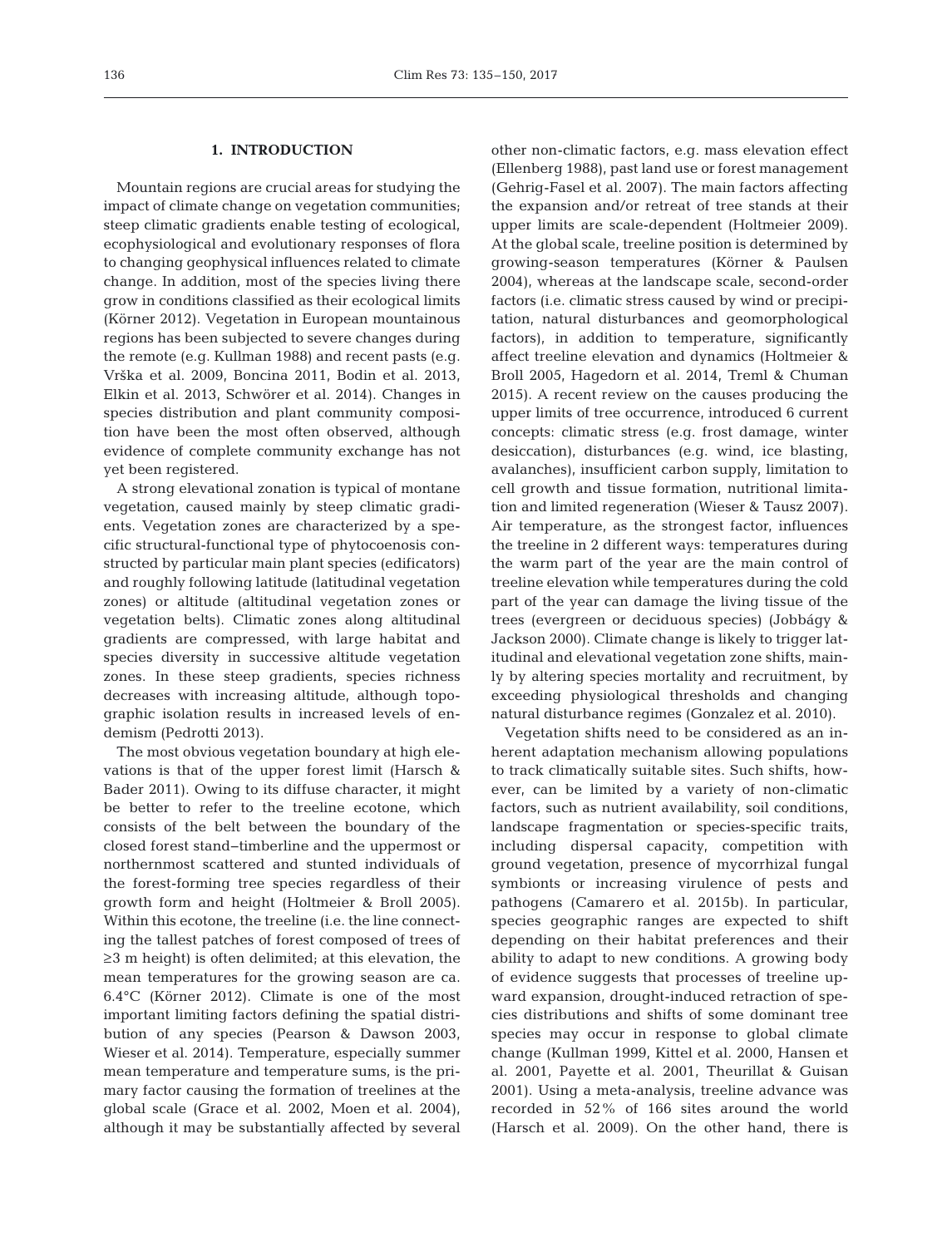

Fig. 1. Selected European mountains. Grey shading differentiates mountain areas. 1 Central Pyrenees (CP), 2 Eastern Pyrenees (EP), 3 Apennines (AP), 4 Shara Mts. (SH), 5 Pirin (PI), 6 Central Balkan Mts. (CB), 7 Northern Dinaric Mts. (DI), 8 Central Alps (CA), 9 Eastern Alps (EA), 10 Low Tatra Mts. (LT), 11 Giant Mts. (GM), 12 Hardangervidda (HG), 13 Dovre (DO), 14 Northern Swedish Lapland (NS), 15 Inner Finnmark/northernmost Finnish Lapland (FL)

evidence that treelines have always been dynamic and influenced by climate change and forest development cycles in the past (Kullman 1988, 2007, Gehrig-Fasel et al. 2007, Vla dovi et al. 2014, Treml & Chuman 2015).

There are 3 main aspects of environmental change to which trees are likely to respond: increasing temperature, rising concentrations of  $CO<sub>2</sub>$  and increasing deposition of nitrogen (Grace et al. 2002, Lindner et al. 2014). The trees at the treeline accumulate carbohydrates, because autotrophic respiration is more limited by low temperature than photosynthesis. This means that factors such as temperature and nitrogen abundance, both of which affect the capacity of a tree to use the products of photosynthesis, will probably be more important than factors directly affecting photosynthesis, such as elevated  $CO<sub>2</sub>$  (Fajardo et al. 2012).

However, climate signals can be confounded with the effects of human activity. Stronger treeline dyna mics due to a coupled effect of climate change and highland pasture abandonment frequently occur in European mountain ranges (Ellenberg 1988). Other human-related influential factors, such as (overly) intensive forest management, pasture and grazing, may be regionally important as well. Direct humanrelated factors may be crucial in changing the species composition and structure of mountain forests, especially in treeline ecotones where climate change does not represent the key factor (Alados et al. 2014).

The aims of this study were to evaluate the effects of geographical position and different regional climatic and other site conditions on treeline ecotone characteristics of selected European mountain areas, to identify the natural and anthropogenic drivers of treeline shift. We further discuss the effects of climate and land use changes on biodiversity in forests below the treeline.

## **2. METHODS**

To demonstrate and discuss the possibilities and limits of treeline

species shift, including latitudinal and longitudinal heterogeneity, the current situation in 11 mountain areas from Italy to Norway and from Spain to Bulgaria were analysed (Fig. 1). To determine the influence of mountain massif size on the mesoclimatic and vegetation conditions, including treeline formation, we included large mountain complexes (Pyrenees, Alps, Scandes) as well as relatively small, separated mountains (Pirin and Giant Mountains) in this study. The characteristics of the treeline ecotone, including historical and recent human impacts on mountain ecosystems for the 11 mountain areas of interest, are summarized in Table 1. Extensive mountain massifs (Pyrenees, Alps, Scandes) were further divided into more homogeneous units (Central Pyrenees, Eastern Pyrenees, Central Alps, Eastern Alps, Hardangervidda, Dovre, Northern Swedish Lapland, Inner Finnmark/northernmost Finnish Lapland). To esti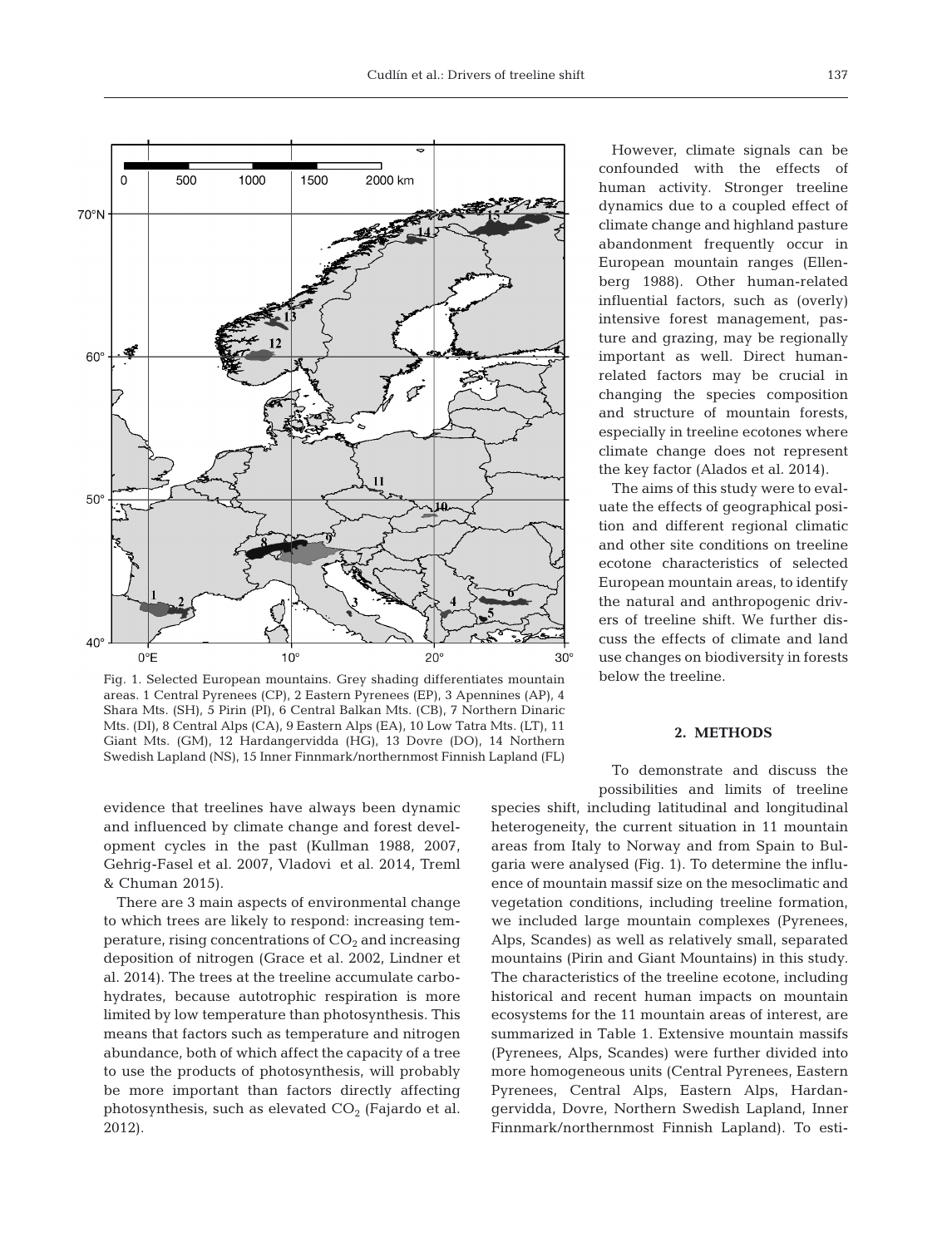Table 1. Timberline and treeline parameters and characteristics of human activities, changes according to climatic models and limits to climate change induced species shifts in selected European mountains. A1B, A2: emissions scenarios (IPPC); A.a.: *Abies alba*; A.p.: *Acer pseudoplatanus*; F.s.: *Fagus sylvatica*; L.d.: *Larix decidua*; P.a.: *Picea abies*; P.c.: *Pinus cembra*; P.h.: *Pinus heldreichii*; P.m.: *Pinus mugo*; P.p.: *Pinus peuce*; P.s.: *Pinus sylvestris*; P.u.: *Pinus uncinata*; T: timberline; Tr: treeline; TSL: tree species limit; VZ: vegetation zone; C: century; mng: management. Elevation range of T and Tr: mean (min−max)

| Country;<br>part of<br>mountains                              | Coordi-<br>nates of<br>central site                  | Elevation<br>range<br>of T<br>(m a.s.l.) | Elevation<br>range of Tr<br>(m a.s.l.) | Range of<br>tree species<br>limit<br>(m a.s.l.)           | Annual<br>altitudinal<br>shift<br>of T or Tr<br>$(m yr^{-1})$ | Area<br>of study<br>(km <sup>2</sup> ) | VZs near Tr<br>(m a.s.l.)                                                                                                                                      |
|---------------------------------------------------------------|------------------------------------------------------|------------------------------------------|----------------------------------------|-----------------------------------------------------------|---------------------------------------------------------------|----------------------------------------|----------------------------------------------------------------------------------------------------------------------------------------------------------------|
| Spain;<br>Spanish<br>Pyrenees                                 | 42°37'N;<br>0°27'E                                   | 1930<br>$(1800 - 2050)$                  | No data                                | P.u. 2700                                                 | 0.49(T;<br>$1956 - 2006$                                      | 15800                                  | Pine with A.a.,<br>P.s. and F.s. (1400-2050);<br>subalpine with P.u.<br>$(1800 - 2300)$                                                                        |
| Italy;<br>Majella Massif,<br>part of<br>Apennines             | $42^{\circ}05'$ N;<br>$14^{\circ}05'E$               | 1800<br>$(1700 - 1850)$                  | No data                                | F.s. 2100,<br>P.m. 2300                                   | 1 (Tr $[P.m.]$ ;<br>$1954 - 2007$                             | 741                                    | Beech forest (800–1850);<br>mixed beech-dwarf pine<br>$(1800 - 2000)$ ; dwarf pine<br>$(2100 - 2300)$                                                          |
| Macedonia;<br>Shara Mountain 20°33'E<br>(Balkan<br>Peninsula) | $41^{\circ}47''$ N;                                  | 1850<br>$(1800 - 1900)$                  | 1900<br>$(1850 - 1950)$                | P.a. 2100,<br>P.p. 2200                                   | $~1$ (T <sub>i</sub> )<br>1934-2010                           | 829                                    | Mixed fir-beech-<br>spruce (800-1900);<br>beech (1600-1900);<br>dwarf pine (1600-2200)                                                                         |
| <b>Bulgaria</b> ;<br>Pirin                                    | $41^{\circ}42'$ N;<br>23°31'E                        | 1900<br>$(1800 - 2100)$                  | 2100<br>$(1900 - 2300)$                | P.p. 2500                                                 | No data                                                       | 384                                    | Beech (1000-1500);<br>coniferous forest (P.s., P.p.,<br>P.h., P.a., 1300-2300);<br>dwarf pine (2000–2500)                                                      |
| <b>Bulgaria</b> ;<br>Central<br>Balkan Mts.                   | 42°47'N<br>24°36'E                                   | Beech T 1600                             | 1600                                   | F.s. 1700,<br>$(1500-1700)$ $(1500-1850)$ P.a., A.a. 1850 | No data                                                       | 717                                    | Beech (800-1700);<br>coniferous (P.a., A.a.,<br>1500-1850); juniper<br>$(1500 - 1850)$                                                                         |
| Slovenia;<br>Northern<br>Dinaric Mts.                         | $45^{\circ}36'$ N;<br>$14^{\circ}28'E$               | 1540<br>$(1455 - 1600)$                  | 1600<br>$(1550 - 1650)$                | F.s. 1650,<br>P.a. 1700,<br>A.a. 1650                     | No data                                                       | ~200                                   | Mixed fir-beech-spruce<br>$(600-1400)$ ; beech $(1300-1550)$ ;<br>dwarf pine with small groups<br>or individual trees of F.s., P.a.,<br>A.a., A.p. (1500–1700) |
| Switzer-<br>land, Italy;<br>Central and<br>Eastern Alps       | 46°46'N;<br>9°52'E;<br>$46^{\circ}17'$ N;<br>11°45'E | 1900<br>$(1700 - 2150)$                  | 2100<br>$(1850 - 2300)$                | P.a. $2400$ ,<br>L.d. 2450                                | ca.1.3 $(T_i)$<br>$1954$ -present)                            | ~250<br>$+ 750$                        | Spruce with L.d.<br>$(1000-1900)$ ; forest with P.c.,<br>L.d. and P.a. (1700-2200);<br>dwarf shrub vegetation, partly<br>pastures (2200-2500)                  |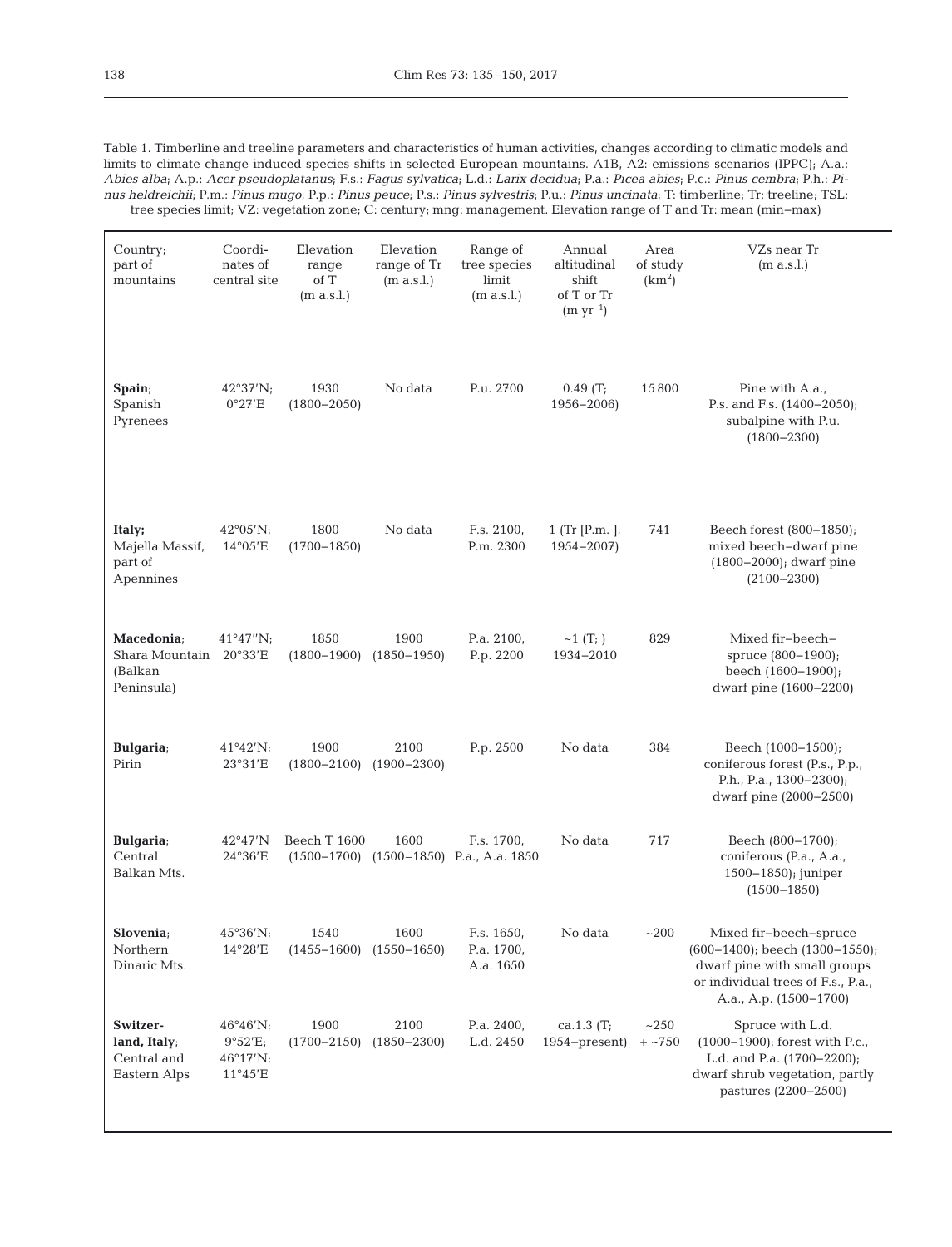| Human<br>influence<br>in VZs in past<br>and recently                                                                                                                                        | Annual<br>temperature $(T)$<br>and precipitation $(P)$<br>differences<br>between 1961-1990<br>and $2021 - 2050$ ;<br>mean of CORDEX<br>models                                                       | Limits<br>to climate<br>change<br>induced species<br>shift                                                                                                                 | References                                                                                                                   |
|---------------------------------------------------------------------------------------------------------------------------------------------------------------------------------------------|-----------------------------------------------------------------------------------------------------------------------------------------------------------------------------------------------------|----------------------------------------------------------------------------------------------------------------------------------------------------------------------------|------------------------------------------------------------------------------------------------------------------------------|
| Since 11th C:<br>clear-cutting and grazing,<br>moderate on irregular<br>slopes and ridges; since 1930:<br>significant release of influence<br>but recovery mainly at<br>moderate elevations | HIRHAM5 model:<br>period $\Delta T2021 - 2050$<br>$= 1.5 - 2$ °C; $\Delta T 2051 - 2080$<br>$= 4$ °C; $\Delta P2021 - 2050$<br>$= +5\%; \Delta P 2051 - 2080$<br>$= +30\%$ compared to<br>1960-1990 | Inadequacy of<br>substrata (rocky);<br>climatic constraints<br>(including growing-<br>season extreme events,<br>such as late-spring<br>freezing, summer<br>drought, etc.)  | Batllori et al. (2009),<br>Alados et al. $(2014)$ ,<br>Gartzia et a. (2014),<br>Camarero et al. (2015a)                      |
| Since 1000 BC:<br>cutting, burning and<br>grazing mng; since the mid-20th<br>C: grazing intensity decreased;<br>now occasionally managed<br>and regeneration of P.m.                        | HadCM3_A2, period<br>2020-2080:<br>$\Delta T_{\text{min}}$ _Jan2050 = 1.7°C;<br>$\Delta T_{\text{min}}$ _Jan2080 = 3.1°C;<br>$\Delta P2050 = -7\%$ ;<br>$\Delta P2080 = -23\%$                      | Low density of F.s.<br>in T, dispersal distances<br>of F.s. seeds upslope;<br>poor soils; excessive<br>exposure to solar radiation<br>in open areas                        | van Gils et al. (2008),<br>Palombo et al. (2013, 2014)                                                                       |
| Since 14th C: clear-cutting<br>and grazing to enlarge<br>alpine pastures and to produce<br>charcoal; since 1970:<br>abandonment of traditional<br>agricultural practices                    | Mean of 4 GCMs<br>(CSIRO/Mk2, HadCM3,<br>ECHAM4/OPYC3,<br>$NCAR - PCM$ ; $\Delta T2050 =$<br>$2.6^{\circ}C$ ; $\Delta T2100 = 5.3^{\circ}C$ ;<br>$\Delta P2050 = -3\%; \Delta P2100 = -8\%$         | Differences in soil types<br>between subalpine beech<br>and mixed forest (poor<br>calcareous soils or rankers on<br>silicate bedrock); cliffs<br>and rocks; cattle grazing | Em (1986),<br>Strid et al. (2003),<br>Bergant (2006)<br>Amidžic et al. (2012)                                                |
| Since 680 AD: intensive<br>fires, deforestation and grazing;<br>since 1962: traditional mng<br>has changed; last decades tourism<br>impact has increased                                    | HADCM3_A2,<br>CGGM2,<br>$\Delta T2050 = 1.7$ ^{\circ}\mathrm{C},<br>$\Delta T2080 = 2.8$ °C;<br>$\Delta P2080 = -15\%$                                                                              | Rocky sites; extreme<br>hydrothermal conditions;<br>competition of shrubs and tree<br>seedlings; locally intense<br>pasturing                                              | Velchev (1997),<br>Grunewald &<br>Scheithauer (2011),<br>Raev et al. (2011)                                                  |
| Human impact (mostly burning)<br>started in 17th C <sub>i</sub> excessive<br>and improper forest mng;<br>release of influence since 1980                                                    | HADCM3_A2,<br>CGCM2, $\triangle T2050 = 1.7$ °C,<br>$\Delta T2080 = 2.8$ °C;<br>$\Delta P2050 = -15\%$ ;<br>$\Delta P2080 = -15\%$                                                                  | Low density of F.s.<br>in T, dispersal distances<br>of F.s. seeds upslope; pasture<br>intensity, new<br>expansion of juniper stands                                        | Raev et al. (2011),<br>Gikov et al. (2016),<br>Zhiyanski et al.<br>(2008, 2016)                                              |
| 15-18th C: slash, burn,<br>grazing mng; 18-19th C:<br>uncontrolled cutting; 20th C:<br>irregular shelterwood systems<br>and over-exploitation mng                                           | DMI-HIRHAM5_A1B,<br>period 2001-2100: AT2050<br>$= 1.2$ °C; $\Delta T2100 = 2.5$ °C;<br>$\Delta P2050 = +15$ mm;<br>$\Delta P2100 = -18$ mm                                                         | Impact of wild large<br>ungulates on tree seedlings<br>(especially A.a.); shallow,<br>nutrient-poor soils<br>(i.e. ranker and rendzina)                                    | Klopčič et al.<br>(2010, 2015),<br>Mina et al. (2017)                                                                        |
| Since 12th C: slash, burn, grazing mng;<br>13-19th C: intensive forest<br>mng; at the end of the 19th C:<br>decrease in grazing                                                             | ENSEMBLES models<br>A1B, period 1980-2100:<br>$\Delta T2050 = 1.2 - 1.8$ °C;<br>$\Delta T2100 = 2.7 - 4.1$ °C;<br>$\Delta P2050 = 0$ mm;<br>$\Delta P2100 = -5$ mm                                  | Frequent disturbances<br>by snow avalanches<br>and snow gliding; ongoing<br>cattle grazing; game grazing<br>in the coldest years                                           | Tattoni et al. (2010),<br>Kulakowski et al. (2011),<br>Barbeito et al. (2012),<br>Bebi et al. (2012),<br>Dawes et al. (2015) |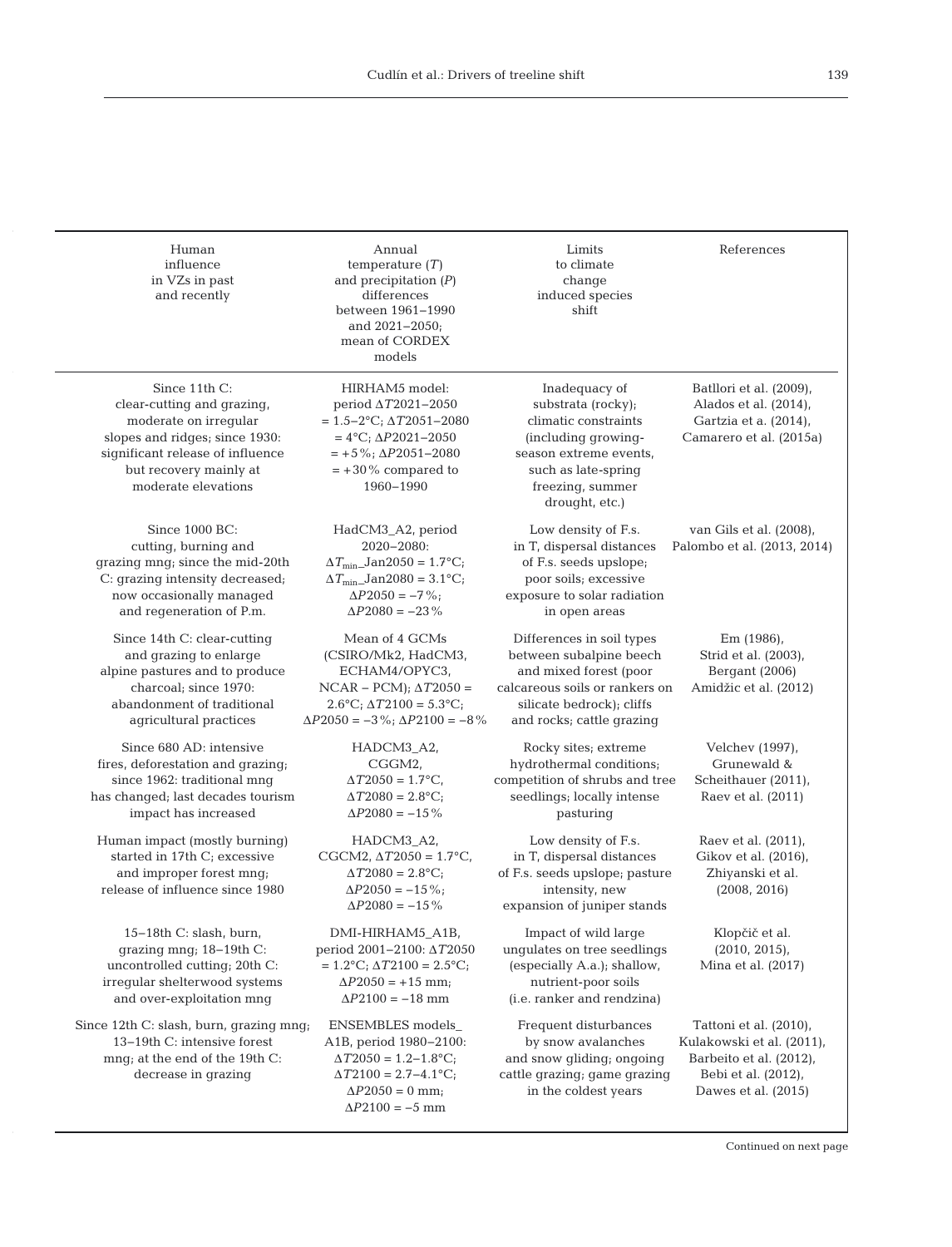Table 1 (continued)

| Country;<br>part of<br>mountains                            | Coordi-<br>nates of<br>central site                                          | Elevation<br>range<br>of T<br>(m a.s.l.) | Elevation<br>range of Tr<br>(m a.s.l.) | Range of<br>tree species<br>limit<br>(m a.s.l.) | Annual<br>altitudinal<br>shift<br>of T or Tr<br>$(m yr^{-1})$ | Area<br>of study<br>(km <sup>2</sup> ) | VZs near Tr<br>(m a.s.l.)                                                                                                          |
|-------------------------------------------------------------|------------------------------------------------------------------------------|------------------------------------------|----------------------------------------|-------------------------------------------------|---------------------------------------------------------------|----------------------------------------|------------------------------------------------------------------------------------------------------------------------------------|
| Slovakia;<br>Dumbier Tatra<br>(part of Low<br>Tatra Mts)    | $48^{\circ}55'$ N;<br>19°31'E                                                | 1400<br>$(1350 - 1450)$                  | 1530<br>$(1400 - 1630)$                | P.a. 1730                                       | $\sim 0.3$ (Tr;<br>$1950$ -present)                           | ~100                                   | Spruce-fir-beech<br>$(1200-1350)$ ; spruce $(1300-$<br>1550); P.m. with individual<br>P.a. trees (1400-1700)                       |
| Czech Republic; $50^{\circ}42'$ N;<br><b>Giant Mts</b>      | 15°38'E                                                                      | 1250<br>$(1130 - 1460)$                  | 1320<br>$(1250 - 1460)$                | P.a. 1500                                       | $0.43$ (Tr;<br>$1936 - 2005$                                  | 550                                    | Beech-spruce (700-1050),<br>P.a. dominates with increasing<br>altitude; spruce $(1000-1400)$ ;<br>P.m. with P.a. trees (1400-1560) |
| <b>Norway</b><br>Southern<br>Scandes                        | $60^{\circ}10^{\prime}N$ ;<br>$7^{\circ}40'E$ ; 62°20'N;<br>$10^{\circ}05'E$ | 850                                      | 600-1050                               | 1500                                            | $0.8$ (Tr;<br>$1915 - 2007$                                   | 40600                                  | Birch forest dominance<br>at high altitudes, but with<br>some scattered P.s. or P.a.;<br>mixed birch-conifer below 800             |
| Norway,<br>Sweden,<br><b>Finland</b><br>Northern<br>Scandes | $68^{\circ}20'$ N;<br>$18^{\circ}20'E$<br>$69^{\circ}50'$ N;<br>27°00'E      | West: 650<br>East: 100                   | West: 750<br>East: 290                 | West: 1000<br>East: $0$                         | $0.6$ (Tr;<br>1958-2008)                                      | 35 000                                 | Birch forest dominance<br>at all altitudes, but with some<br>scattered pines or pine stands<br>on sandy soils                      |

mate the geographical position of these mountain units, 1 value was used for the geographical latitude and longitude of the locus of the studied mountain units. The analysed parameters of these 15 mountain units are shown in Table 2.

In addition, we calculated the following climate characteristics for all mountain units: annual mean air temperature, annual sum of precipitation, the growing season length and the date of the onset of the growing season. These characteristics were then compared for 2 distinct periods, 1961−1990 and 1991− 2015 (Table 3). The climate characteristics were derived from the E-OBS gridded dataset of station observations version 13.1 (Haylock et al. 2008). We used the E-OBS version on the regular longitude−latitude grid with a horizontal resolution of 0.25 degrees. The climate data from all grid points within the mountain units or near their geographical borders were considered.

Data processing for 15 mountain units was made on the basis of data obtained from the literature and

personal studies by the co-authors; these are summarized in Tables 1 & 2 and in Tables S1 & S2 in the Supplement at www.int-res.com/articles/suppl/c073 [p135 \\_ supp. pdf. I](http://www.int-res.com/articles/suppl/c073p135_supp.pdf)n addition, a semi-quantitative valuation of abiotic, biotic and anthropogenic factors limiting an upward treeline shift was performed (Fig. 2). To answer the question how natural and anthropogenic factors have influenced treeline ecotone characteristics with a focus on treeline shift, redundancy analysis (RDA) was used to describe and test the effect of the explanatory variables (geographical position, size of the whole mountain massif, start of human influence and start of the decrease in human influence) on treeline ecotone characteristics (timberline elevation, width of the treeline ecotone, tree species forming the treeline and treeline shift per year) and identify groups of mountain units with similar variability of the dependent data (ter Braak & Šmilauer 2012). The whole data set for this analysis is shown in Table S2. We tested both their simple ef fects, which show how much variation every explan-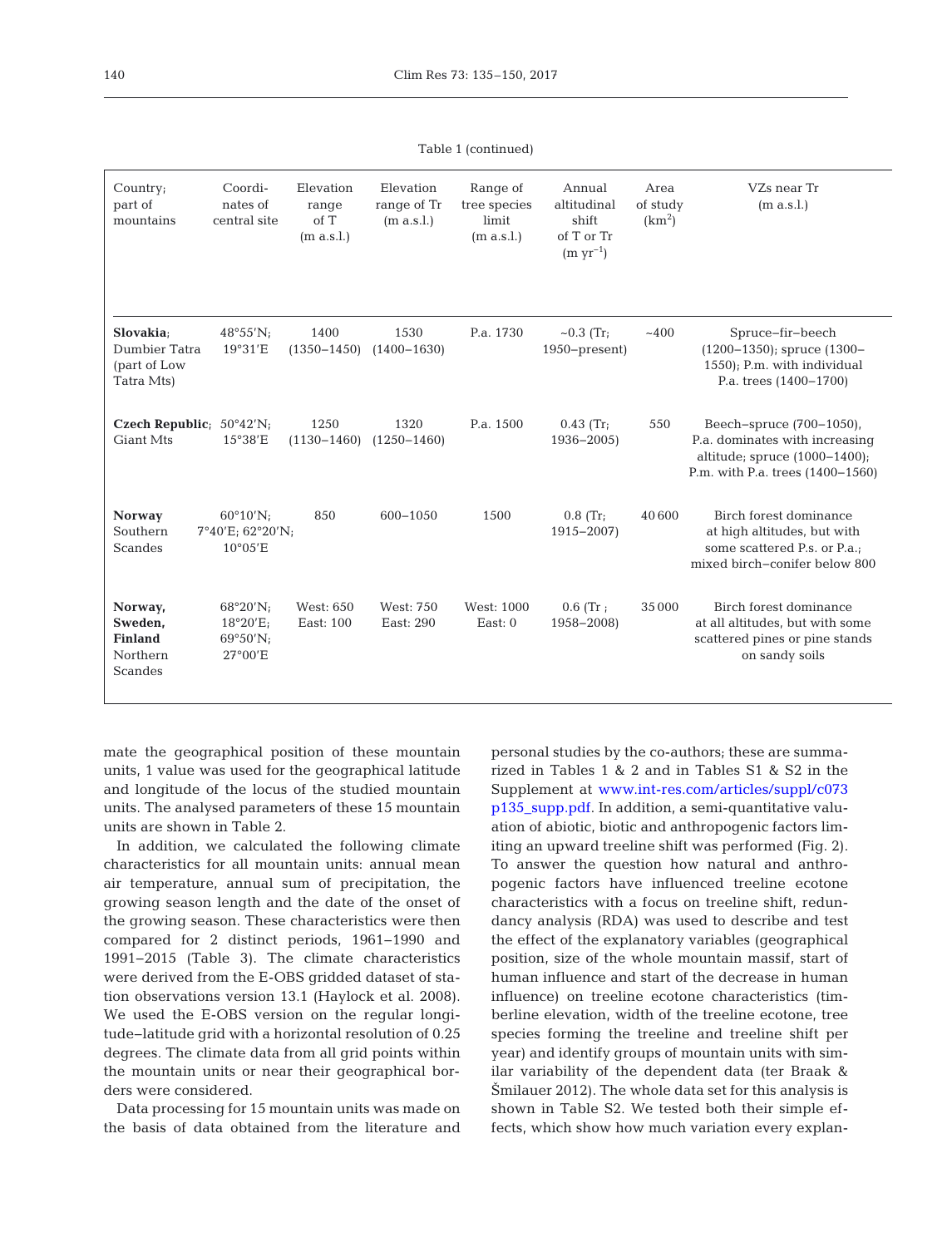| Human<br>influence<br>in VZs in past<br>and recently                                                                                                         | Annual<br>temperature $(T)$<br>and precipitation $(P)$<br>differences<br>between 1961-1990<br>and 2021-2050;<br>mean of CORDEX<br>models       | Limits<br>to climate<br>change<br>induced species<br>shift                                                                                                    | References                                                                                                                                              |
|--------------------------------------------------------------------------------------------------------------------------------------------------------------|------------------------------------------------------------------------------------------------------------------------------------------------|---------------------------------------------------------------------------------------------------------------------------------------------------------------|---------------------------------------------------------------------------------------------------------------------------------------------------------|
| From 14th C to 1922:<br>mining, forest change<br>to spruce monocultures;<br>from 13th C to 1978: pastures<br>in upper parts of mountain                      | Average of 10 RCM_B1:<br>$\Delta T 2050 = 1.8$ °C;<br>$\Delta T 2100 = 3.7$ °C;<br>$\Delta P2050 = +24$ mm;<br>$\Delta P2100 = -35$ mm         | More rocky and nutrient-<br>poor soils; late frosts;<br>steep slopes with avalanches; Hlásny et al. (2011, 2016)<br>absence of mature trees                   | Körner (2003),<br>Fridley et al. (2011),                                                                                                                |
| 9–11th C: forest clear cutting,<br>grazing in dwarf pine VZ;<br>since 18th C: forest change<br>to spruce monocultures,<br>since 19th C: artificially planted | ALADIN_A1B, period 1961-<br>$2100: \Delta T2050 = 1.3$ °C;<br>$\Delta T 2100 = 3.4$ °C;<br>$\Delta P2050 = +25$ mm;<br>$\Delta P2100 = -14$ mm | Different soil types<br>for F.s. and P.a. (cambisol<br>versus podzol); only TSL of P.a. Treml & Chuman (2015),<br>could elevate on ranker<br>soils in P.m. VZ | Treml and Banaš (2000),<br>Cudlín et al. (2013),<br>Treml & Migo $(2015)$                                                                               |
| Grazed and browsed<br>by reindeer and livestock<br>(sheep and cattle)<br>over thousands of years                                                             | RegClim/MPI/Hadley:<br>$\Delta T 2050 = 1.2$ °C;<br>$\Delta T 2100 = 2.2$ °C;<br>$\Delta P2050 = +23$ mm;<br>$\Delta P2100 = -12$ mm           | Sheep and reindeer<br>grazing and episodic<br>insect outbreaks (Epirrita)                                                                                     | Dalen & Hofgaard (2005),<br>Wielgolaski (2005),<br>Hofgaard et al. (2009),<br>Kullman, Öberg (2009)                                                     |
| Grazed and browsed<br>by semi-domestic reindeer<br>for hundreds of years;<br>increased grazing from<br>year 1960                                             | RegClim/MPI/Hadley:<br>$\Delta T 2050 = 1.6$ °C;<br>$\Delta T 2100 = 2.9$ °C;<br>$\Delta P2050 = +18$ mm;<br>$\Delta P2100 = -10$ mm           | Continued grazing regime<br>and frequent episodic<br>insect outbreaks (Epirrita)                                                                              | Dalen & Hofgaard (2005),<br>Wielgolaski (2005),<br>Tømmervik et al. (2005),<br>Hofgaard et al. (2009),<br>Aune et al. (2011),<br>Mathisen et al. (2014) |

atory variable can explain separately, without using the other variables, and their conditional effects, which depend on the variables already selected in the model. The statistical significance of the explanatory variables was tested using a Monte Carlo permutation test, and only predictors with  $p \leq 0.05$ were included in the subsequent RDA (Šmilauer & Lepš 2014).

To find the drivers of biodiversity loss in forests, meadows and animal communities (dependent variables), the explanatory variables (geographical position, timberline elevation, tree species forming the treeline, start of human influence, start of the decrease in human influence and temperature increase between the 2 periods 1961−1990 and 2021−2050) were tested again by RDA in Canoco 5 as mentioned above (Figs. 3 & 4). The whole data set for this analysis — including additional information about treelines in the mountain areas of interest, with a focus on treeline shift (its rate, drivers, limits and problems with its assessment) — is presented in Tables S1 & S2. Selected univariate graphs were constructed to visualize the data of relationships between the explanatory and dependent variables of all analyses, which were not seen distinctly from the results of the multivariate statistics or linear regression (Fig. 5).

#### **3. RESULTS**

# **3.1. Effect of environmental variables on treeline ecotone characteristics with a focus on treeline shift**

The variation in the dependent variables (timberline elevation, width of treeline ecotone, tree species forming the treeline and treeline shift per year) was significantly affected only by latitude and size of the whole mountain massif (Fig. 3). The adjusted explained variability by all explanatory variables was 34.2% ( $F = 4.6$ ,  $p = 0.01$ ). The RDA diagram shows that in the mountains located more to the north, the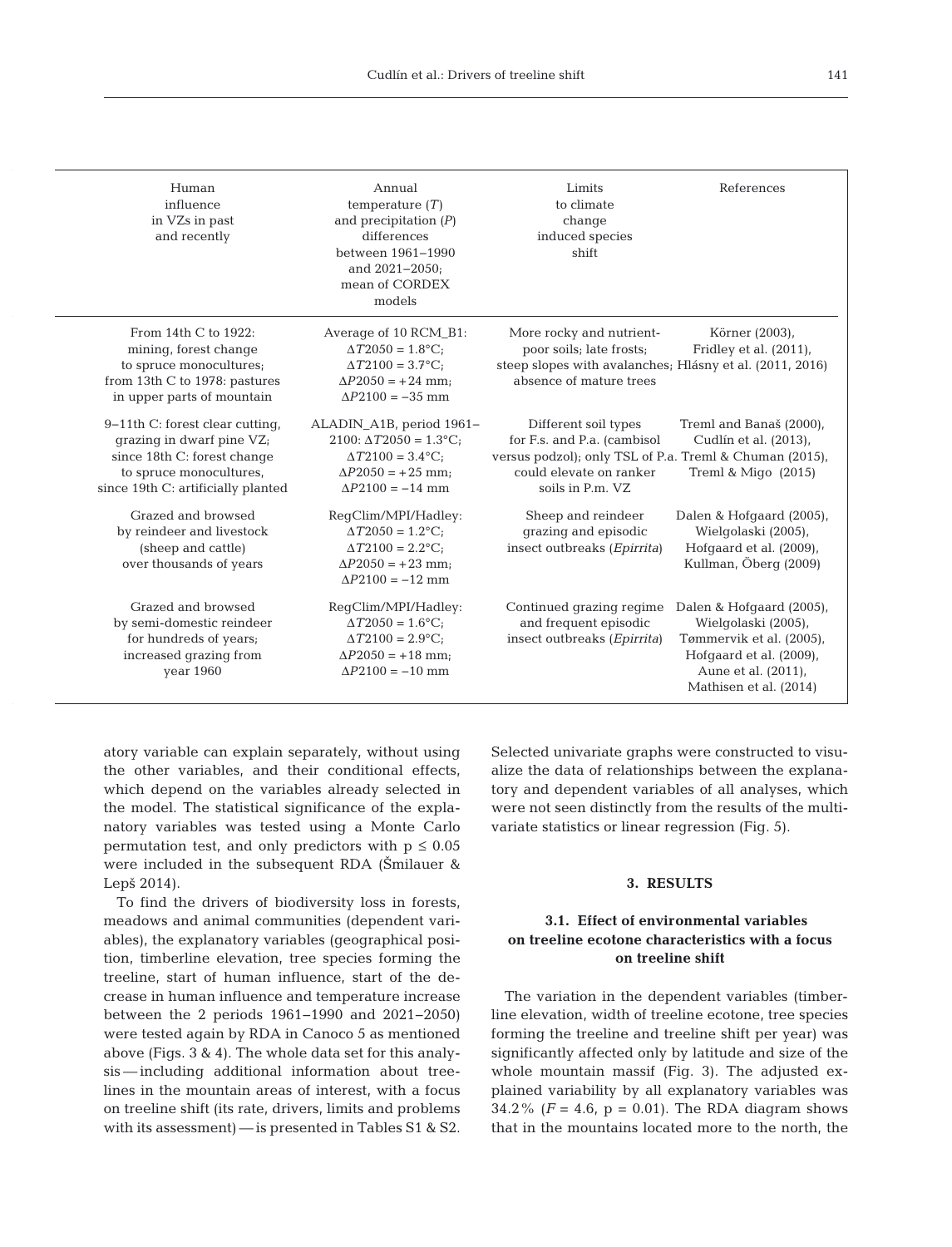The mountain size is the size of the whole mountain massive, functioning as a mezoscale climate unit, not only the studied mountain area. Width of the treeline ecotone was determined by subtracting the value of the mean timberline elevation as a mezoscale climate unit, not only the studied mountain area. Width of the treeline ecotone was determined by subtracting the value of the mean timberline elevation Table 2. Factors influencing treeline ecotone characteristics in selected European mountains. The mountain size is the size of the whole mountain massive, functioning from the value of the upper tree species limit. C: conifers, B: broadleaved trees; HI: human influence $\frac{1}{2}$ HI. bum  $\ddot{x}$ hroadloar European mountains.  $\dot{\alpha}$ anaifara  $lim_{i \to \infty}$ Table 2. Factors influencing treeline ecotone characteristics in selected  $\alpha$ f tha  $\frac{1}{2}$ م 14  $\mathbf{r}$ 

| Mountain unit                                       |                           | North East<br>latitude longitude                                                                                                                                                                                                                              | $\begin{array}{c} \text{Moun-} \\ \text{tan} \\ \text{size} \\ \text{size} \\ \text{(km}^2) \end{array}$                                                                                                                                                       | Timber-<br>line<br>(m a.s.l.) | $\begin{array}{c} \text{Width} \\ \text{of} \\ \text{treeline} \\ \text{ectone} \\ \text{endine} \end{array}$ | Tree<br>species<br>forming<br>the<br>treeline | Temperature<br>increase<br>between<br>1961–1990<br>and 1991-<br>2015 (°C) | Treeline<br>$\begin{array}{c} \text{shift} \\ \text{(m yr}^{-1}) \end{array}$                                   | $\begin{array}{c} {\rm{start}}\\ {\rm{of}} \; {\rm{H}}\\ {\rm{(r)}} \end{array}$                                                                                                                                                                                                                                                                           | $\begin{array}{c} {\rm Start} \\ {\rm of\ HI} \\ {\rm decrease} \\ {\rm decrease} \\ {\rm (yr)} \end{array}$                                                                                                                                                                                                  |  |
|-----------------------------------------------------|---------------------------|---------------------------------------------------------------------------------------------------------------------------------------------------------------------------------------------------------------------------------------------------------------|----------------------------------------------------------------------------------------------------------------------------------------------------------------------------------------------------------------------------------------------------------------|-------------------------------|---------------------------------------------------------------------------------------------------------------|-----------------------------------------------|---------------------------------------------------------------------------|-----------------------------------------------------------------------------------------------------------------|------------------------------------------------------------------------------------------------------------------------------------------------------------------------------------------------------------------------------------------------------------------------------------------------------------------------------------------------------------|---------------------------------------------------------------------------------------------------------------------------------------------------------------------------------------------------------------------------------------------------------------------------------------------------------------|--|
| Central Pyrenees (CP)                               | 42°21'N                   |                                                                                                                                                                                                                                                               |                                                                                                                                                                                                                                                                |                               |                                                                                                               |                                               |                                                                           | $.92(1956 - 2006)$                                                                                              |                                                                                                                                                                                                                                                                                                                                                            |                                                                                                                                                                                                                                                                                                               |  |
| Eastern Pyrenees (EP)                               | 42°28'N                   | $\begin{array}{l} 0.80000\\ 0.300000\\ 0.400000\\ 0.500000\\ 0.500000\\ 0.500000\\ 0.500000\\ 0.500000\\ 0.500000\\ 0.500000\\ 0.500000\\ 0.500000\\ 0.500000\\ 0.500000\\ 0.500000\\ 0.50000\\ 0.50000\\ 0.50000\\ 0.50000\\ 0.50000\\ 0.50000\\ 0.50000\\ $ | $\begin{array}{l} 55\,000\\ 55\,000\\ 50\,000\\ 50\,000\\ 60\,000\\ 7\,000\\ 80\,000\\ 1\,000\\ 80\,000\\ 80\,000\\ 80\,000\\ 60\,000\\ 60\,000\\ 60\,000\\ 60\,000\\ 60\,000\\ 60\,000\\ 60\,000\\ 60\,000\\ 60\,000\\ 60\,000\\ 60\,000\\ 60\,000\\ 60\,000$ |                               |                                                                                                               |                                               | 88845958595955550888                                                      | $\begin{array}{c} 0.71 \ (1956\text{--}2006) \\ 1 \ (1954\text{--}2007) \\ 1 \ (1934\text{--}2010) \end{array}$ | $\begin{array}{l} 1000 \, \text{BC} \\ 1000 \, \text{BC} \\ 1000 \, \text{BC} \\ 1300 \, \text{G} \\ 1300 \, \text{G} \\ 1300 \, \text{G} \\ 1400 \, \text{G} \\ 1300 \, \text{G} \\ 1400 \, \text{G} \\ 1500 \, \text{G} \\ 1600 \, \text{G} \\ 1600 \, \text{G} \\ 1600 \, \text{G} \\ 1600 \, \text{G} \\ 1600 \, \text{G} \\ 1600 \, \text{G} \\ 1600$ | $\begin{array}{l} 330 \\ 1930 \\ 1950 \\ 1950 \\ 1950 \\ 1950 \\ 1950 \\ 1950 \\ 1950 \\ 1950 \\ 1950 \\ 1950 \\ 1950 \\ 1950 \\ 1950 \\ 1950 \\ 1950 \\ 1950 \\ 1950 \\ 1950 \\ 1950 \\ 1950 \\ 1950 \\ 1950 \\ 1950 \\ 1950 \\ 1950 \\ 1950 \\ 1950 \\ 1950 \\ 1950 \\ 1950 \\ 1950 \\ 1950 \\ 1950 \\ 195$ |  |
| Apennines (AP)                                      | 42°05'N                   |                                                                                                                                                                                                                                                               |                                                                                                                                                                                                                                                                |                               |                                                                                                               |                                               |                                                                           |                                                                                                                 |                                                                                                                                                                                                                                                                                                                                                            |                                                                                                                                                                                                                                                                                                               |  |
| Shara Mts. (SH)                                     | $12^947'$ N               |                                                                                                                                                                                                                                                               |                                                                                                                                                                                                                                                                |                               |                                                                                                               |                                               |                                                                           |                                                                                                                 |                                                                                                                                                                                                                                                                                                                                                            |                                                                                                                                                                                                                                                                                                               |  |
| Pirin (PI)                                          | 41°42'N                   |                                                                                                                                                                                                                                                               |                                                                                                                                                                                                                                                                |                               |                                                                                                               |                                               |                                                                           |                                                                                                                 |                                                                                                                                                                                                                                                                                                                                                            |                                                                                                                                                                                                                                                                                                               |  |
| Central Balkan Mts. (CB)                            | 12°47'N                   |                                                                                                                                                                                                                                                               |                                                                                                                                                                                                                                                                |                               |                                                                                                               |                                               |                                                                           |                                                                                                                 |                                                                                                                                                                                                                                                                                                                                                            |                                                                                                                                                                                                                                                                                                               |  |
| Northern Dinaric Mts. (DI)                          | $N$ .98°5                 |                                                                                                                                                                                                                                                               |                                                                                                                                                                                                                                                                |                               |                                                                                                               |                                               |                                                                           | no data<br>no data<br>no data                                                                                   |                                                                                                                                                                                                                                                                                                                                                            |                                                                                                                                                                                                                                                                                                               |  |
| Central Alps (CA)                                   | 46°46'N                   |                                                                                                                                                                                                                                                               |                                                                                                                                                                                                                                                                |                               |                                                                                                               |                                               |                                                                           | $1.3(1954 - 2015)$<br>$1.3(1954 - 2015)$                                                                        |                                                                                                                                                                                                                                                                                                                                                            |                                                                                                                                                                                                                                                                                                               |  |
| Eastern Alps (EA)                                   | 46°17'N                   |                                                                                                                                                                                                                                                               |                                                                                                                                                                                                                                                                |                               |                                                                                                               |                                               |                                                                           |                                                                                                                 |                                                                                                                                                                                                                                                                                                                                                            |                                                                                                                                                                                                                                                                                                               |  |
| Low Tatra Mts. (LT)                                 | 48°55'N                   |                                                                                                                                                                                                                                                               |                                                                                                                                                                                                                                                                |                               |                                                                                                               |                                               |                                                                           | 1.57 (1975-2016)                                                                                                |                                                                                                                                                                                                                                                                                                                                                            |                                                                                                                                                                                                                                                                                                               |  |
| Giant Mts. (GM)                                     | $50^{\circ}42^{\prime}$ N |                                                                                                                                                                                                                                                               |                                                                                                                                                                                                                                                                |                               |                                                                                                               |                                               |                                                                           | 143 (1936-2005)                                                                                                 |                                                                                                                                                                                                                                                                                                                                                            |                                                                                                                                                                                                                                                                                                               |  |
| Hardangervidda (HG)                                 | $60^{\circ}03^{\prime}$ N |                                                                                                                                                                                                                                                               |                                                                                                                                                                                                                                                                |                               |                                                                                                               |                                               |                                                                           |                                                                                                                 |                                                                                                                                                                                                                                                                                                                                                            |                                                                                                                                                                                                                                                                                                               |  |
| Dovre (DO)                                          | 62°21'N                   |                                                                                                                                                                                                                                                               |                                                                                                                                                                                                                                                                |                               |                                                                                                               |                                               |                                                                           |                                                                                                                 |                                                                                                                                                                                                                                                                                                                                                            | no decrease                                                                                                                                                                                                                                                                                                   |  |
| Northern Swedish Lapland (NS) 68°12'N               |                           |                                                                                                                                                                                                                                                               |                                                                                                                                                                                                                                                                |                               |                                                                                                               |                                               |                                                                           | $\begin{array}{c} 0.8 (1915\!-\!2007) \\ 0.8 (1915\!-\!2007) \\ 0.6 (1958\!-\!2008) \end{array}$                |                                                                                                                                                                                                                                                                                                                                                            | no decrease                                                                                                                                                                                                                                                                                                   |  |
| Inner Finnmark/northernmost<br>Finnish Lapland (FL) | 69°10'N                   |                                                                                                                                                                                                                                                               |                                                                                                                                                                                                                                                                |                               |                                                                                                               |                                               |                                                                           | 0.6 (1958-2008)                                                                                                 |                                                                                                                                                                                                                                                                                                                                                            | no decrease                                                                                                                                                                                                                                                                                                   |  |
|                                                     |                           |                                                                                                                                                                                                                                                               |                                                                                                                                                                                                                                                                |                               |                                                                                                               |                                               |                                                                           |                                                                                                                 |                                                                                                                                                                                                                                                                                                                                                            |                                                                                                                                                                                                                                                                                                               |  |

treeline ecotone is narrower, treeline shift is smaller, the timberline occurs at lower elevations, and the treeline is formed more by broadleaved species. Higher values of treeline ecotone width and treeline shift were found in the mountains with a greater size of the whole mountain massif.

When every explanatory variable was tested separately, values of the start of the decrease of human influence in the mountains also had a significant effect on the variation of the tree line ecotone data (explained variation =  $20.6\%$ , pseudo- $F =$ 3.4,  $p = 0.024$ ). Some selected relationships of the explanatory and dependent variables, even those not showing significant effects on the variation in the tree line ecotone parameters, are depicted in Fig. 5.

# **3.2. Effect of recent changes in climate and land use on the biodiversity**

Biodiversity loss in forests, meadows and animal communities, analysed by RDA, was explained by geographical position, treeline species composition and temperature increase between the 2 periods 1961−1990 and 2021−2050 (Fig. 4). The adjusted explained variation by all explanatory variables was  $63.2\%$  ( $F = 5.8$ ,  $p =$ 0.001). The RDA results indicated that biodiversity loss in forest communities increased with increasing latitude and longitude as well as in the case where broadleaved species formed the treeline. In contrast, the highest biodiversity loss in meadows was found in the mountains positioned more to the south and with higher temperature increase. The biodiversity loss in animal communities was negatively correlated with longitude and temperature increase.

## **4. DISCUSSION**

The comparison of several mountain areas situated across Europe shows a variation in understanding of what constitutes the treeline across countries. The primary issue is the different approach to the definition of forest when applying a tree height threshold. This threshold decreases from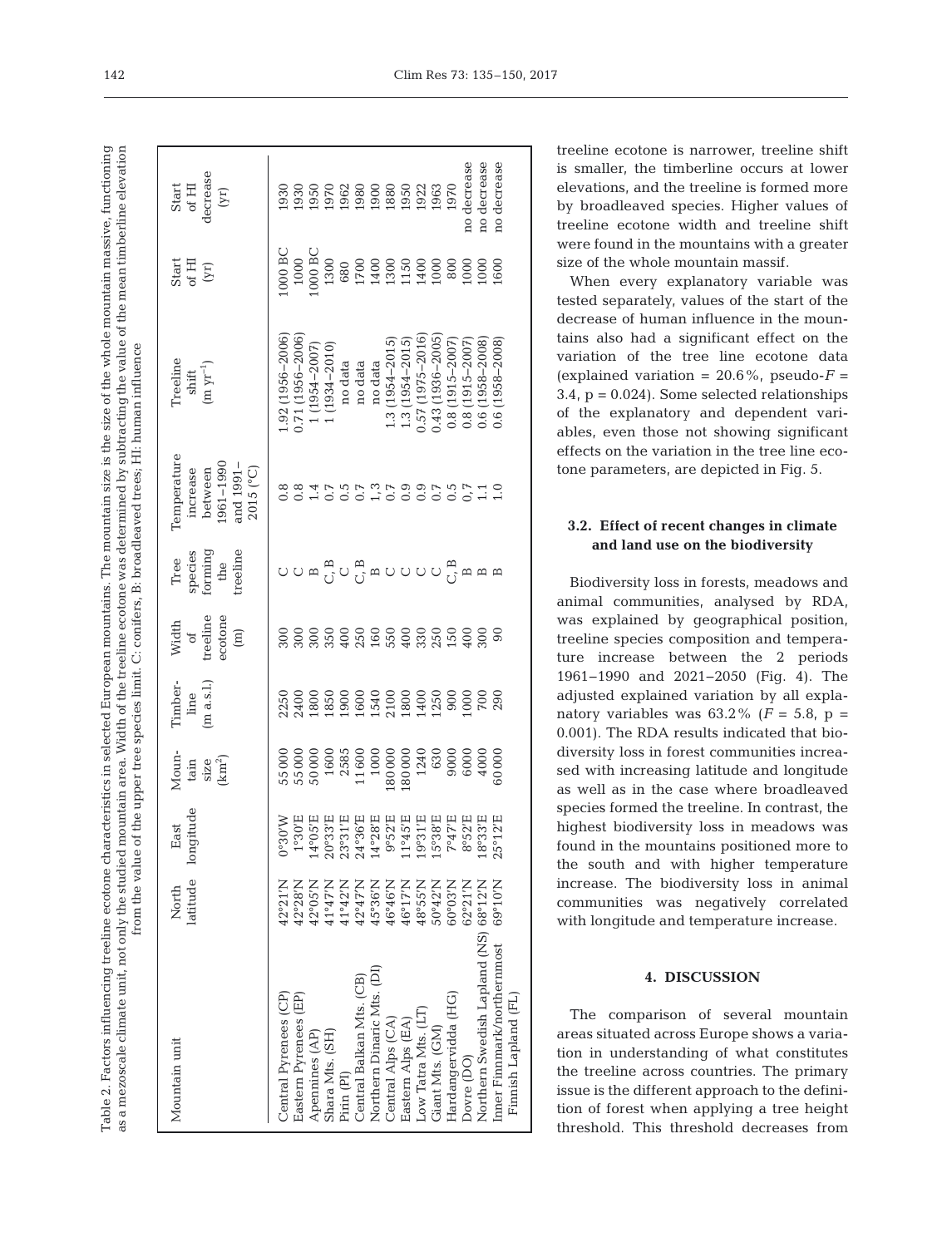|                                                  | Length<br>of growing<br>period<br>$(d)^a$ | Beginning<br>of growing<br>season<br>$(d)^b$ | Mean<br>annual<br>temperature<br>$(^{\circ}C)$ | Mean<br>annual<br>precipitation<br>(%) |
|--------------------------------------------------|-------------------------------------------|----------------------------------------------|------------------------------------------------|----------------------------------------|
| <b>Central Pyrenees</b>                          | 13.5                                      | $-8.9$                                       | 0.8                                            | $-10.7$                                |
| Eastern Pyrenees                                 | 11.7                                      | $-9.1$                                       | 0.8                                            | $-9.2$                                 |
| Apennines                                        | 28.4                                      | $-23.2$                                      | 1.4                                            | 5.7                                    |
| Shara Mts.                                       | 1.6                                       | 0.1                                          | 0.7                                            | $-10.0$                                |
| Pirin                                            | 2.6                                       | $-1.4$                                       | 0.5                                            | 2.7                                    |
| Central Balkan Mts.                              | 16.9                                      | $-13.6$                                      | 0.7                                            | 7.6                                    |
| Northern Dinaric Mts.                            | 16.0                                      | $-9.5$                                       | 1.3                                            | $-5.6$                                 |
| Central Alps                                     | 14.7                                      | $-8.6$                                       | 0.7                                            | 6.2                                    |
| Eastern Alps                                     | 12.5                                      | $-9.6$                                       | 0.9                                            | $-3.3$                                 |
| Low Tatra Mts.                                   | 2.4                                       | $-3.4$                                       | 0.9                                            | $-9.1$                                 |
| Giant Mts.                                       | $-1.0$                                    | 1.3                                          | 0.7                                            | 5.5                                    |
| Hardangervidda Blefjell                          | 6.3                                       | 3.4                                          | 0.5                                            | 5.6                                    |
| Dovre                                            | 13.8                                      | 3.2                                          | 0.7                                            | 6.4                                    |
| Northern Swedish Lapland 8.1                     |                                           | $0.5^{\circ}$                                | 1.1                                            | $-2.7$                                 |
| Inner Finnmark/northern-<br>most Finnish Lapland | 1.7                                       | 0.8                                          | 1.0                                            | 7.7                                    |

Table 3. Differences of selected climatic parameters between the 2 study periods (1961−1990 and 1991−2015) in selected European mountains

a Positive numbers indicate a prolongation

bNegative numbers indicate an earlier beginning

|                                                     | Tein | Drou | Gefa | Nadi | Laus | Abli | Bili | Huli |
|-----------------------------------------------------|------|------|------|------|------|------|------|------|
| Central Pyrenees (CP)                               |      |      |      |      |      |      |      |      |
| Eastern Pyrenees (EP)                               |      |      |      |      |      |      |      |      |
| Apennines (AP)                                      |      | ۰    |      | ۰    |      |      | ٠    |      |
| Shara Mts. (SH)                                     |      | ٠    | ۸    | ٠    |      | ٠    | ٠    |      |
| Pirin (PI)                                          |      |      |      |      |      | ۰    |      |      |
| Central Balkan Mts. (CB)                            |      | ٠    |      |      |      | ۰    |      |      |
| Northern Dinaric Mts. (DI)                          |      | ۰    |      |      |      | ٠    | ۰    |      |
| Central Alps (CA)                                   |      | ٠    |      |      |      | ۰    | ۰    |      |
| Eastern Alps (EA)                                   |      | ٠    |      |      |      | ٠    |      |      |
| Low Tatra Mts. (LT)                                 | ۰    | ۰    | ٠    |      |      |      |      |      |
| Giant Mts. (GM)                                     | ۰    |      |      |      |      |      |      |      |
| Hardangervidda (HG)                                 | ٠    | ٠    |      |      |      |      | ٠    |      |
| Dovre (DO)                                          |      | ۰    |      |      |      |      |      |      |
| Northern Swedish Lapland (NS)                       |      | ۰    |      |      |      | ۰    |      |      |
| Inner Finnmark/northernmost<br>Finnish Lapland (FL) |      | n    |      |      |      | ۰    |      |      |
|                                                     | 0    | •1   | 2    | 3    |      |      |      |      |

Fig. 2. Rates of treeline drivers (temperature increase [Tein], land use change [Laus]) and treeline shift limits (drought [Drou], geomorphological factors [Gefa], natural disturbances [Nadi], other abiotic, biotic and human factors) in selected European mountains. Abli, Bili and Huli: abiotic, biotic and human treeline shift limits, respectively). Rate of treeline driver influence — 0: no influence; 1: weak influence; 2: middle influence; 3: strong influence

5 m (Jeník & Lokvenc 1962) to 3 m (Körner 2012) in Northern and Central Europe to only 2 m (Holtmeier 2009) in Central and Southern Europe, where even shrubby stands (e.g. *Pinus mugo*) are considered as a forest in some countries, e.g. in Spain, Italy and Macedonia (Batllori et al. 2009). Another problem is a different designation of forest stands below the treeline: 'upper montane forests' in Central Europe and 'subalpine forests' in Southern Europe (Ellenberg 1988). Further differen ces are related to the tradition of different branches of science (e.g. a more traditional 'geobotanical' approach in Central Europe versus a more experimental approach in Western Europe), especially in the rate of applying new progressive methods (e.g. climatic modelling or molecular biological methods).

Our comparison of selected regions (Tables 1 & 2, Figs. 1 & 2) showed that southern mountains, compared to those located more centrally and in the north had (1) a longer and more profound exploitation by humans in the past; (2) greater differences in climatic para meters (temperature, length of growing period) between the 2 periods 1961−1990 and 1991−2015 (Table 3) and (3) more dramatic climate change scenarios, especially concerning temperature in creases. Longitude also had some influence on the start and intensity of human influence, and on treeline elevation and rate of treeline shift (Table 2, Fig. 5). The occurrence of broadleaf tree species in the treeline ecotone in the northern (and to some extent the southern) countries distinguishes these from the Central European countries, where conifers prevail. It is interesting that grazing, an important factor shaping treeline ecosystems (Dirnböck et al. 2003,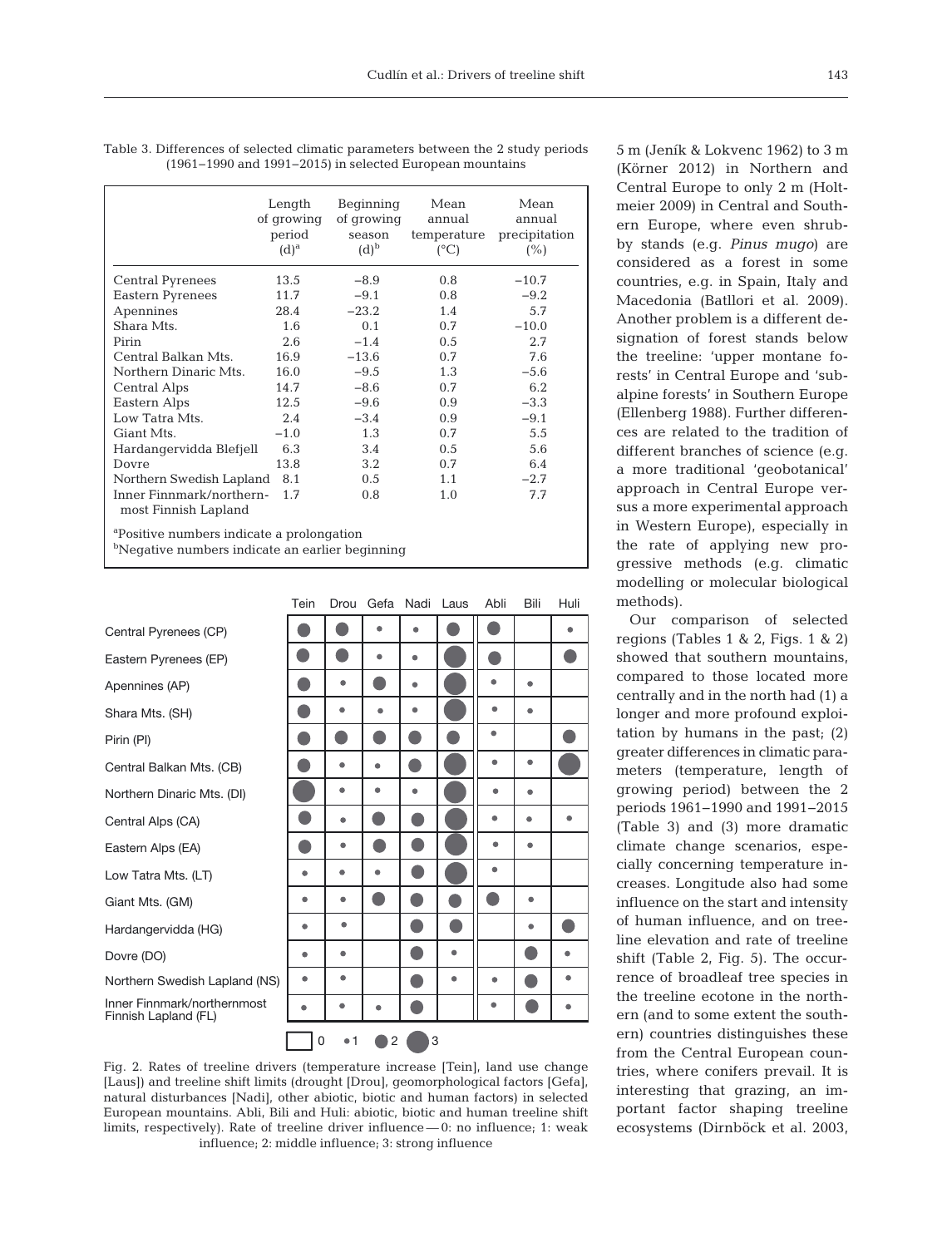FL.



data. The first canonical axis explained 46.6% of variation, the second axis explained 3.0% of variation. Dependent variables (black) are *Ecot*: altitudinal width of treeline ecotone, *TLShift*: treeline shift, *TrspC* (*TrspB*): treeline formed by conifers (broadleaved trees), *Timb*: timberline elevation. Explanatory variables (red) are N: north latitude, Mtsize: size of the mountain massif

Gehrig-Fasel et al. 2007), limits treeline shift in half of the countries of interest, regardless of latitude, longitude or recent political developments (Shara, Pirin, Central Balkans, Alps, Scandes; Fig. 2).

Despite the stated differences between studies looking at climate change impacts on the treeline, it is clear that current and future changes in temperature will seriously affect treeline ecotones in all mountain ranges of Europe. Winter is a period when treeline stands and individual trees have to survive severe, life-limiting conditions (Wieser & Tausz 2007). Therefore, winter warming might increase the chance of young trees surviving and passing the most critical period from seedling to sapling and further to the mature stage (Körner 2003). There is already much evidence worldwide that winter warming is one of the significant drivers of treeline advance (Harsch et al. 2009). Although it is expected that tree growth at the upper distributional margins (and in the northern European countries) will increase due to ongoing climate change (Peñuelas & Boada 2003, Chen et al. 2011, Hlásny et al. 2011, Lindner et al. 2014), extremes in temperature (e.g. black frosts, temperature reversals in the spring) or winter precipitation (e.g. lack of snow, drought) might also limit



Fig. 4. Redundancy analysis diagram, with variation in biodiversity loss in forests, meadows and animal communities, used as dependent variables, explained by explanatory variables (geographical position, tree species forming the treeline and temperature increase between the 2 study periods [1961−1990 and 2021−2050]**)**. Mountain units (green) are projected as centres of abbreviations (see Table 2). Explanatory variables account for 76.3% of total variation in the dependent data. The first canonical axis explained 48.4% of variation, the second axis explained 18.3% of variation. Dependent variables (black) are *Bdfo*/*Bdme*/*Bdan*: biodiversity loss in forests/meadows/animal communities. Explanatory variables (red) are N: north latitude, E: east longitude, TrspC (TrspB): treeline formed by conifers (broadleaved trees), Temp: temperature increase between the 2 study periods

this process in the future in some regions and local situations (Holtmeier & Broll 2005, Hagedorn et al. 2014). An earlier start to the growing period (especially in the Apennines, Central Balkan and Spanish Pyrenees; see Table 2) can play a negative role in the resistance of trees and seedlings to early spring frosts. On the other hand, at lower distributional margins (and in Southern European countries), it is expected that tree growth will decrease or forests will experience some level of dieback due to drought (Breshears et al. 2005, Piovesan et al. 2008, Allen et al. 2010, Huber et al. 2013). A serious implication is the positive effect that warming can have on root rot fungi and populations of bark beetles resulting in large-scale disturbances to temperate and also highaltitude forests (Jankovský et al. 2004, Elkin et al. 2013, Millar & Stephenson 2015).

Although recent upward advances of treeline ecotones are widespread in mountain regions (Harsch et

EA

**Mtsize** 

 $CA_{ECO}$ 

 $1.2$ 

Axis 2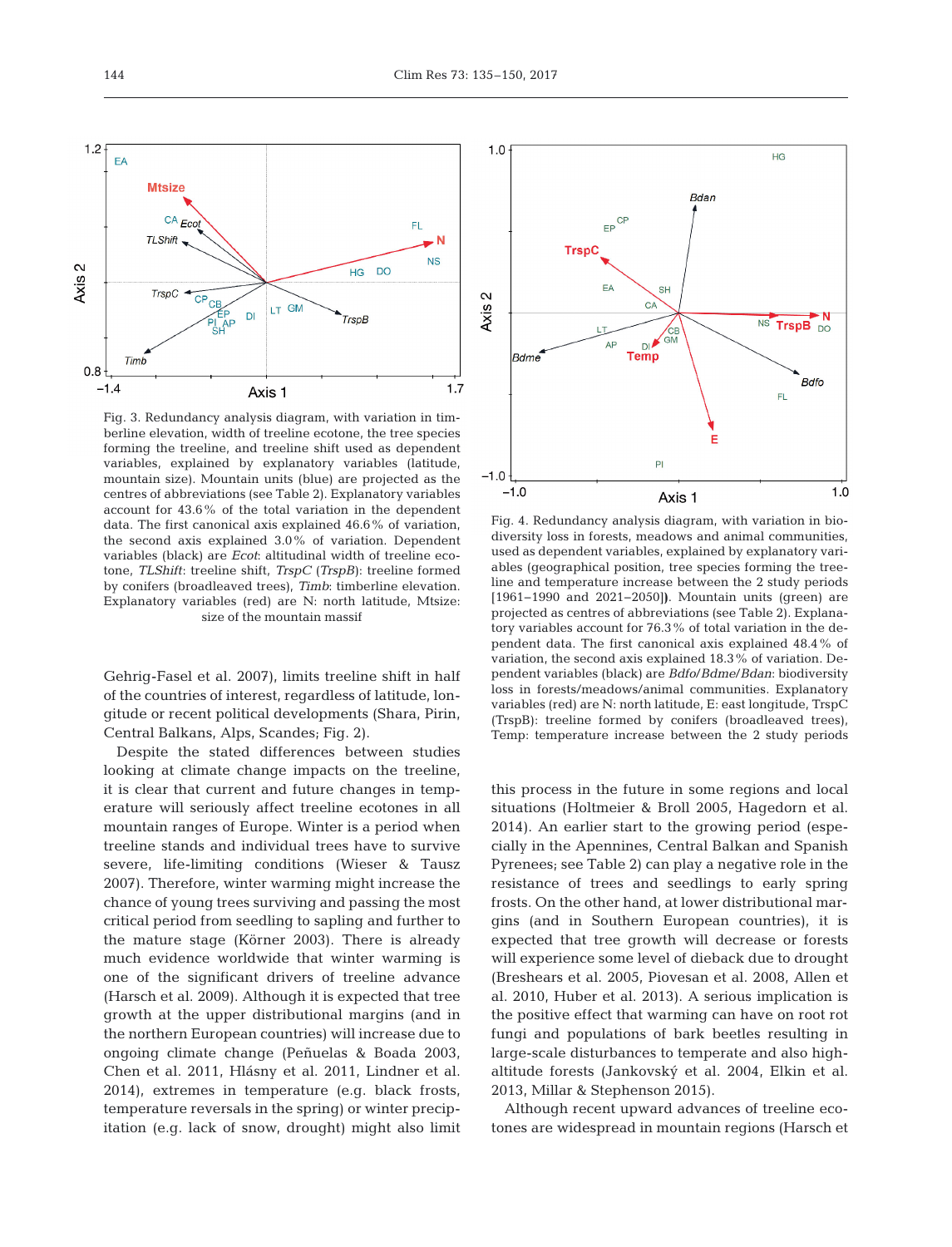

Fig. 5. Univariate graphs of the relationships of dependent variables, viz. timberline (Timb) and treeline shift per year (Shift), and their explanatory variables. Nola: north latitude; Ealo: east longitude; DD: decimal degrees

al. 2009), only a few published studies have included quantitative data about treeline shifts (Devi et al. 2008, Kullman & Öberg 2009, Diaz-Varela et al. 2010, Van Bogaert et al. 2011). Additionally, our knowledge of the spatial patterns in treeline ecotone shifts at the landscape scale is still surprisingly poor, except for some studies from subarctic areas, the Ural Mountains and the Alps (Lloyd et al. 2002, Diaz-Varela et al. 2010, Hagedorn et al. 2014). In the 15 studied mountain units, the values of treeline shift ranged from 0.43 to 1.9 m  $yr^{-1}$ , showing a rather distinct spatial pattern of the dynamics within European mountains. The observed treeline shift had a significant positive relationship only with northern latitude and a weak positive relationship with mountainrange size (i.e. the size of the whole mountain massif; Fig. 3). Nevertheless, this illustrates the importance of the mass elevation effect (Körner 2012), and partially explains why treelines could be at different altitudes at the same latitude. Small negative regressions with east longitude and timberline elevation are shown in Fig. 5. There was no apparent dependence of the treeline shift rate on climatic parameter changes between the periods 1961−1990 and 1991−2015.

A whole forest vegetation zone shift is a complex process, as not only the life strategies of an individual tree need to be considered, but plant, animal and microorganism species and their interrelationships, as well as the relationships to their specific microhabitats (including soil conditions), are also involved (Urban et al. 2012). Across all regions, we identified several important obstacles to treeline shifts, often related to site properties, such as significant rockiness, having shallow or low-nutrient soils, extreme relief causing disturbances by avalanches, snow gliding or wind damage (data from the Pyrenees, Apennines, Shara, Northern Dinaric, Low Tatra and Giant Mountains; see Fig. 2). Soil heterogeneity certainly has an important role in plant responses to climate change, and could also maintain the resilience of the community assemblages (Fridley et al. 2011). Another group of obstacles includes extreme climatic parameters, especially in winter (reported e.g. from the Pyrenees, Apennines, Pirin, Central Balkan, Northern Dinaric and Giant Mountains; Fig. 2). Their combination can result in edaphic and/or climatic unsuitability of habitats where species could potentially migrate. Climatically and edaphically suitable sites will likely decline over the next century, particularly in mountain landscapes (Bell et al. 2014). Therefore, trees in the treeline ecotone will colonize previously forested habitats. The colonization success of individual forest communities is affected by differences in species dispersal and recruitment behaviour (Dullinger et al. 2004, Jonášová et al. 2010). For these reasons, colonization of new forest habitats by the next tree generation may not be successful and may result in loss of species diversity (Honnay et al. 2002, Ibáñez et al. 2009, Dobrowski et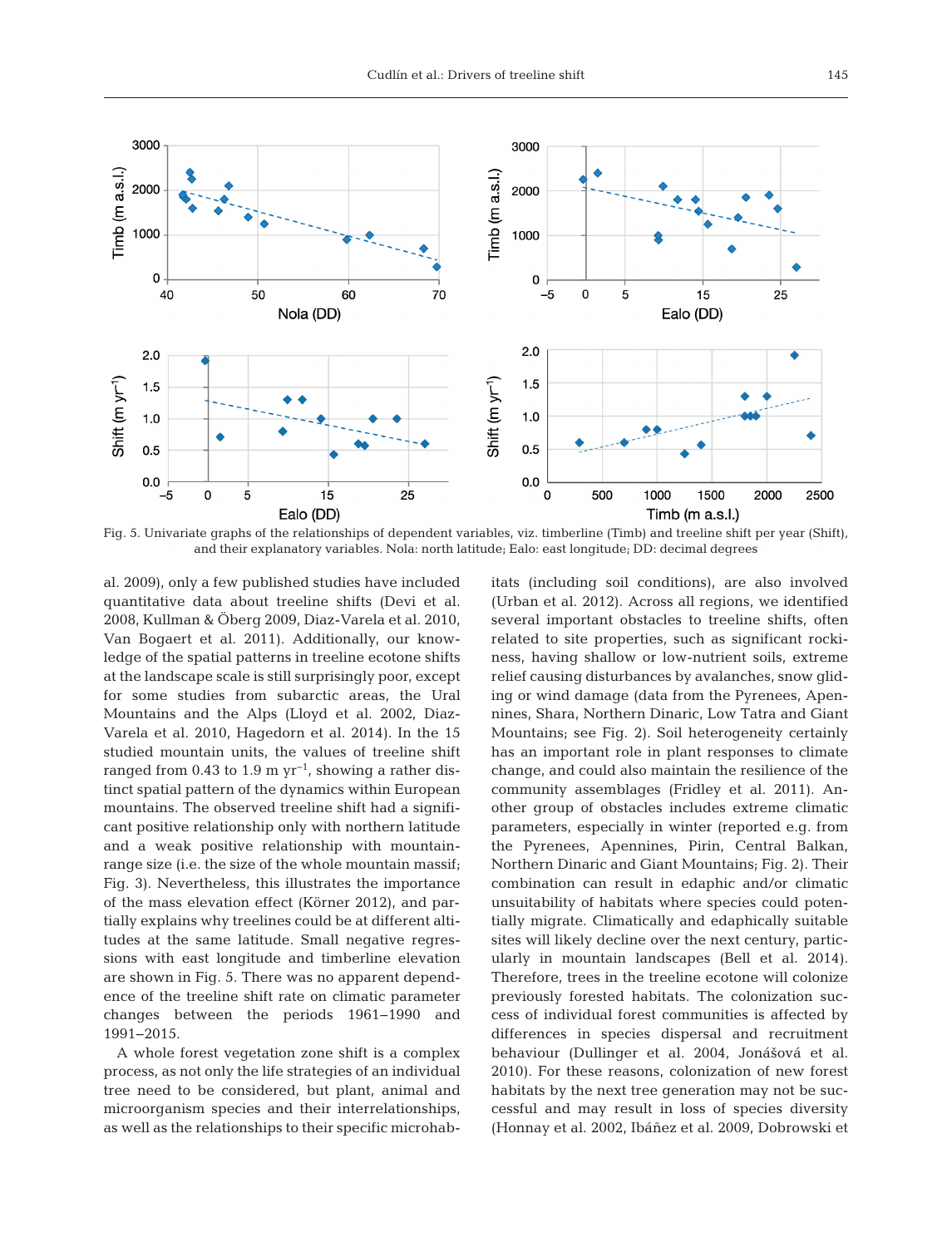al. 2015), as reported from Macedonia, Slovenia, the Czech Republic, Slovakia and Norway (Fig. 4).

Another limiting factor is the existence of strong adaptation mechanisms of the dominant tree species which allow them to survive in their current distribution areas. Species migration is likely to be slow due to the limited quantity of climatically and edaphically suitable sites and the slow velocity of seed dispersal and tree regeneration, and will be hampered even more by fragmentation of high mountain landscapes caused by human activities, including brush invasion in abandoned meadows (Gartzia et al. 2014). A vertical shift in a vegetation zone involves not only single species of plants, animals and microorganisms, but also their interrelationships and links to soil conditions. The speed at which climatic conditions change will be different from changes in the soil conditions due to the slowness of soil-forming processes. Soil types and conditions (cambisol versus podzol) are crucial obstacles for the shift from a beech forest zone into the spruce forest zone in the Czech Republic (Vacek & Mat jka 2010). According to other sources, the dominant tree species can influence soil for mation processes (especially humus forms). Under favourable climatic and orographic conditions, beech is able to change its soil conditions over decades to centuries (J. Macku unpubl. data).

Significant changes in biodiversity must be expec ted in all of the mountain areas of interest. We found that biodiversity declined particularly in the southern regions of Europe, where the timberline is situated at higher elevations and human impact is mostly longer-lasting (Fig. 4). Similarly, Pauli et al. (2012) reported an increase in species richness of mountain grasslands across Europe except for Mediterranean regions, and assigned this different response of the southern regions to decreased water availability. On the other hand, ecosystems which exhibited biodiversity increases were not only enriched by migrant species, but the assemblages underwent thermo philization, i.e. cold-adapted species declined and more warm-adapted species spread (Gottfried et al. 2012). However, not all species are able to track climate changes. It is expected that around 40% of habitats will become climatically unsuitable for many mountain species, particularly endemic ones, increasing their extinction probability during this century (Dullinger et al. 2012). The abandonment of traditional land use forms is another source of this loss, which may be a more important driver than temperature increase (Fig. 4). Serious biodiversity losses in mountain meadows were reported from Spain, Italy, Macedonia, Bulgaria, Slovenia and Slovakia. Therefore, controlled grazing must occur in order to maintain alpine grasslands (Dirnböck et al. 2003). Unfortunately, grazing is still active only in smaller parts of European mountains (e.g. in the Central Alps and the Central Balkan Mountains, but pasturing can also negatively affect vegetation diversity) and sometimes does not serve to maintain alpine grassland. The same is true for grassland management, which can help to maintain mountain species and decrease habitat loss. A serious biodiversity loss in mountain meadows was reported from the Pyrenees, the Apennines, and the Shara, Pirin, Central Balkan, Northern Dinaric and Low Tatra Mountains (Fig. 4).

In forests, species responses to climate change may be equivocal; some recent studies indicated contradictory shifts in species distributions (e.g. Lenoir et al. 2008, Zhu et al. 2012, Rabasa et al. 2013). This disparity is widely discussed and assigned to the great variety of non-climatic factors or even tree ontogeny (Grytnes et al. 2014, Lenoir & Svenning 2015, Máliš et al. 2016). Disturbances leading to tree mortality may also play an important role (Cudlín et al. 2013); changes in tree canopy cover modify light availability and microclimate and can induce the thermophilization of forest vegetation (De Frenne et al. 2015, Stevens et al. 2015). The loss of this microclimate buffering effect of forests may induce a biotic homogenization of forests (Savage & Vellend 2015) or the creation of novel non-analogical communities, such as oak−pine forests (Urban et al. 2012), which may be a new threat to forest biodiversity.

The observed changes in treeline forest ecosystems are often related to changes in land-use intensity (Theurillat & Guisan 2001, Alados et al. 2014). Ac cording to climate change predictions and the recent and future exploitation intensity of European mountains, trees and forest communities will shift upward due to land use change or climate change or both. Reduced land-use intensity certainly will interact with climate change by facilitating or inhibiting species occurrence, and will accelerate forest expansion above the present treeline, particularly to previously forested habitats (Theurillat & Guisan 2001). The simultaneous action of both main treeline shift drivers, viz. temperature increase and decrease in land use intensity, was recorded from all of our studied mountain areas. The extensive differences in timberline and treeline elevations in almost all studied mountains (Table 1) indicate the anthropo-zoogenic treeline type (according to Ellenberg 1998). In most mountains (e.g. in the Apennines, Shara Mountains, Central Balkans and Alps), land use is the prevailing factor influencing vegetation drift (Fig. 5). Previous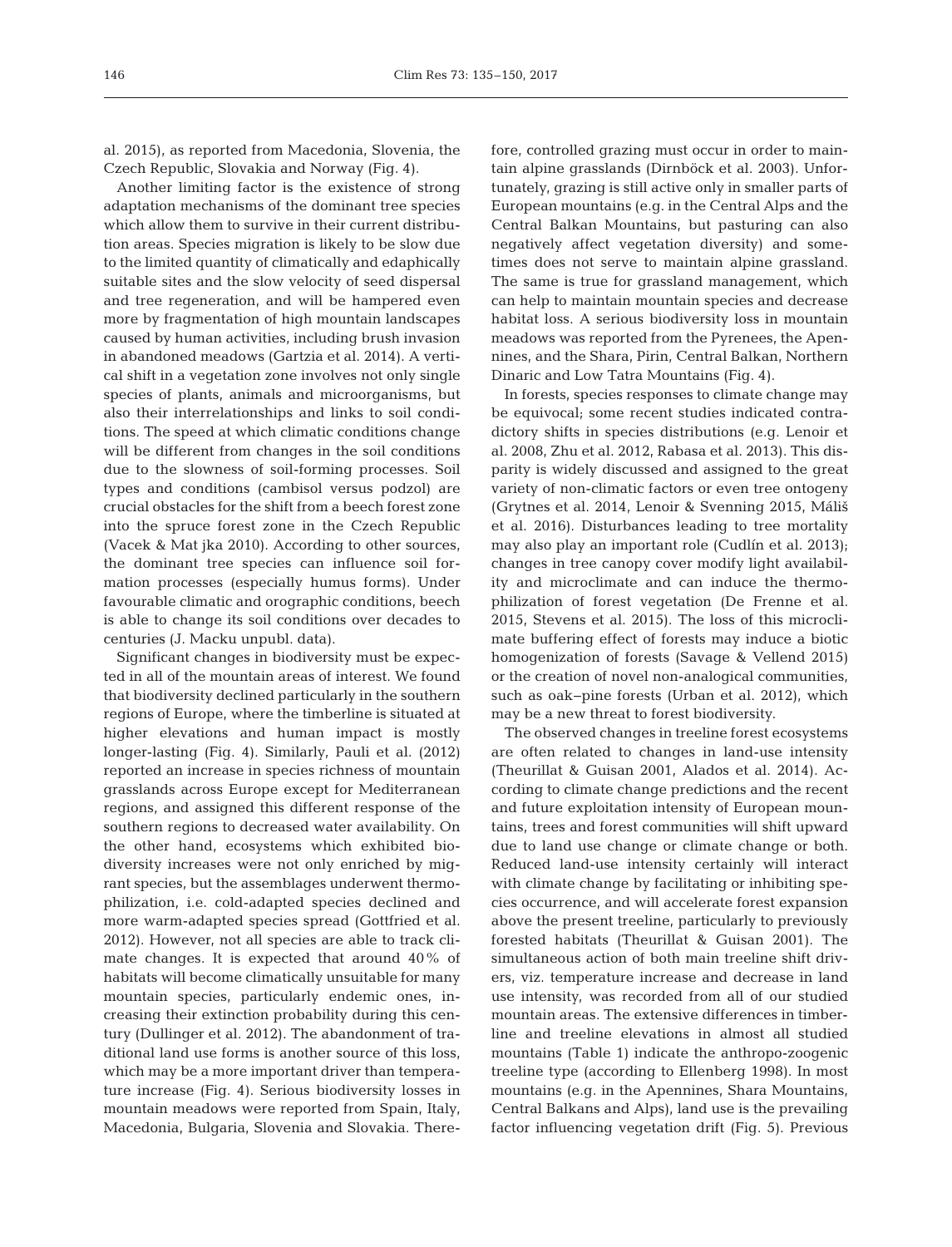research showed that the upward shift of the treeline in the Swiss Alps was predominantly attributable to land abandonment, and only in some situations to climate change (Gehrig-Fasel et al. 2007). In the Apennines in the last few decades, tree establishment has been mainly controlled by land use, while tree growth has been controlled by climate, pointing to a minor role played by climate in shaping the current treeline (Palombo et al. 2013).

The impact of climate change and the connected land use change on biodiversity and ecosystem services provision in several European countries is summarized by Wielgolaski et al. (2017), and Kyriazopoulos et al. (2017) (both this Special), and Sarkki et al. (2016). One of the possible adaptive management options in response to climate change, assisted migration as human-assisted movement of species, has been frequently debated in the last few years (Ste-Marie et al. 2011). It is possible to apply it as a type of assisted colonization, i.e. intentional movement and release of an organism outside its indigenous range to avoid extinction of populations of the focal species (e.g. Macedonian pine species), or as an ecological replacement, i.e. the intentional movement and release of an organism outside its indigenous range to perform a specific ecological function (e.g. planting of *Pinus mugo* in the Alps; IUCN/SSC 2013).

#### **5. CONCLUSIONS**

The analysis of 11 mountain areas across Europe showed that with increasing latitude, the treeline and altitudinal width of the treeline ecotone significantly decreases, as do the significance of climatic and soil parameters as barriers against tree species shift. Although temperature is the overwhelming controlling factor of tree growth and establishment in temperate and boreal treeline ecotones, late-seasonal drought might also play a driving role in Mediterranean treeline ecotones. Longitude was less influential, mostly affecting climate and land use change effects on increased biodiversity loss, as well as the size of the area that forms one mesoclimate unit affecting altitudinal ecotone width. The biggest part of the commonly observed remaining variability in mountain vegetation near the treeline in Europe seems to be caused by geomorphological, geological, pedological and microclimatic variability in combination with different land use history and the present socio-economic relations. The observed differences in climatic parameters between the mountain areas of interest in comparison with the reference period

1960−1990 (0.9°C) have not explained the relatively high differences in the rate of treeline shift per year (1.49 m). The predicted variability in temperature increase due to global warming (1.2−2.6°C in 2050 and 2.2−5.3°C in 2100) could lead to a much bigger differentiation in treeline ecotone biodiversity and ecosystem processes between southern and northern European mountains in the future. Therefore, these differences must be taken into account by scientists and EU policy makers when formulating efficient adaptive forest management strategies for treeline ecosystems at the European level (e.g. assisted migration of adapted genotypes).

*Acknowledgements*. This paper is based firstly upon work from the COST Action ES 1203 SENSFOR, supported by COST (European Cooperation in Science and Technology; www.cost.eu). This international work was further supported by projects granted by the Ministry of Education Youth and Sports of the Czech Republic, grant NPU I LO1415 and LD 14039, by the agency APVV SR under projects APVV-14-0086 and APVV-15-0270. We acknowledge the E-OBS dataset from the EU-FP6 project ENSEMBLES (http://ensembles-eu.metoffice.com) and the data providers in the ECA&D project (www.ecad.eu)

#### LITERATURE CITED

- [Alados CL, Errea P, Gartzia M, Saiz H, Escós J \(2014\) Posi](https://doi.org/10.1371/journal.pone.0114561)tive and negative feedbacks and free-scale pattern distribution in rural-population dynamics. PLOS ONE 9: e114561
- [Allen CD, Macalady AK, Chenchouni H, Bachelet D and](https://doi.org/10.1016/j.foreco.2009.09.001) others (2010) A global overview of drought and heatinduced tree mortality reveals emerging climate change risks for forests. For Ecol Manag 259:660-684
	- Amidžić L, Bartula M, Jarić S (2012) Syntaxonomy overview of vegetation of Šar Planina in the Balkan Peninsula. Vegetos 25: 348−360
- [Aune S, Hofgaard A, Söderström L \(2011\) Contrasting cli](https://doi.org/10.1139/X10-086)mate and land use driven tree encroachment pattern of sub-arctic tundra in Northern Norway and Kola Peninsula. Can J For Res 41:437-449
- [Barbeito I, Dawes M, Rixen C, Senn J, Bebi P \(2012\) Factors](https://doi.org/10.1890/11-0384.1) driving mortality and growth at treeline: a 30-year experiment of 92000 conifers. Ecology 93: 389−401
- [Batllori E, Camarero JJ, Ninot JM, Gutiérrez E \(2009\)](https://doi.org/10.1111/j.1466-8238.2009.00464.x) Seedling recruitment, survival and facilitation in alpine *Pinus uncinata* treeline ecotones. Implications and potential responses to climate warming. Glob Ecol Biogeogr 18:460-472
- [Bebi P, Teich M, Hagedorn F, Zurbriggen N, Brunner SH,](https://doi.org/10.3188/szf.2012.0493) Grét-Regamey A (2012) Veränderung von Wald und Waldleistungen in der Landschaft Davos im Zuge des Klimawandels. Schweiz Z Forstwes 163: 493−501
- [Bell DM, Bradford JB, Lauenroth WK \(2014\) Mountain land](https://doi.org/10.1111/gcb.12504)scapes offer few opportunities for high elevation tree species migration. Glob Change Biol 20: 1441−1451
	- Bergant K (2006) Climate change scenarios for Macedonia. University of Nova Gorica, Center for Atmospheric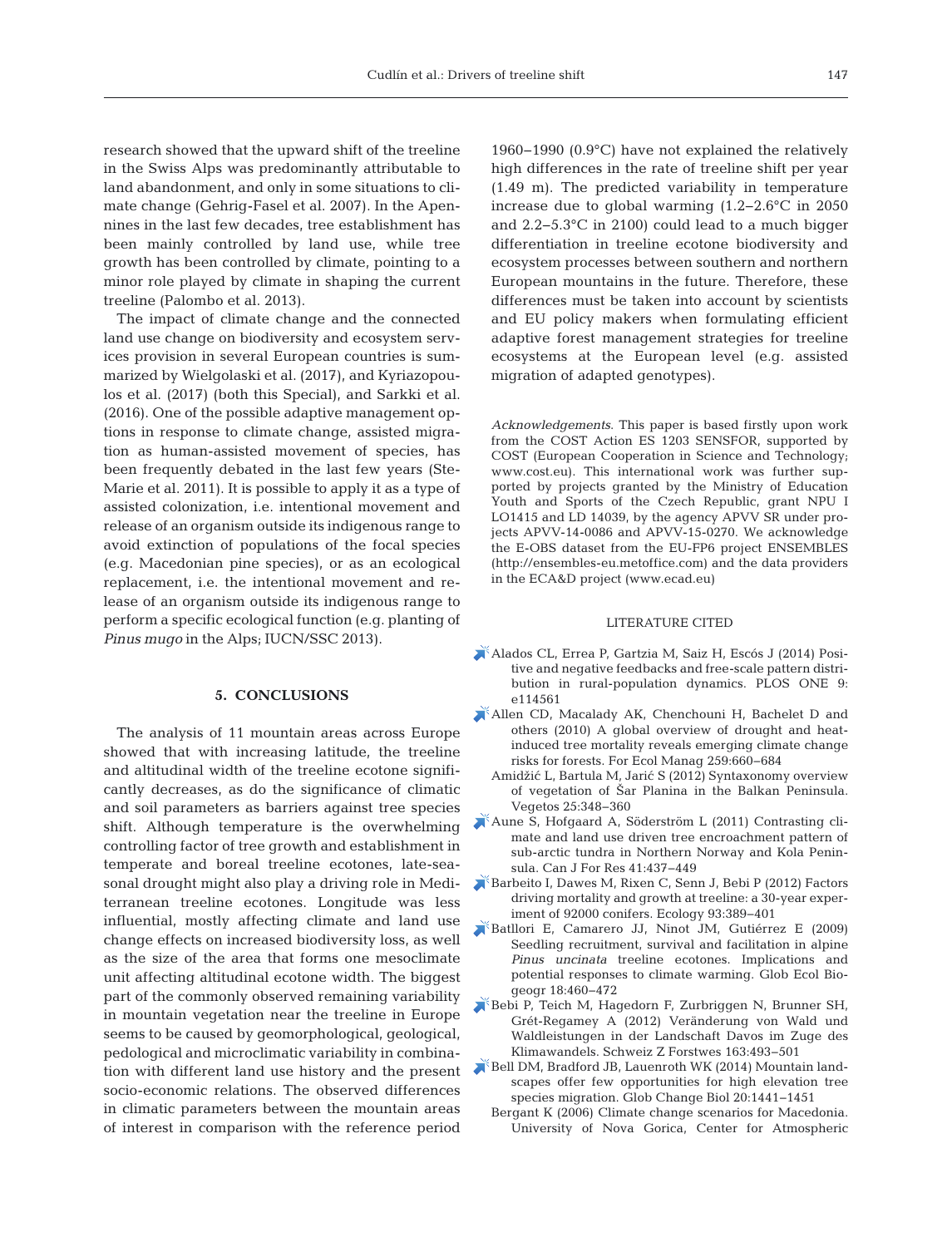Research, Nova Gorica

- [Bodin J, Badeau V, Bruno E, Cluzeau C, Moisselin JM,](https://doi.org/10.1111/j.1654-1103.2012.01456.x) Walther GR, Dupouey JL (2013) Shifts of forest species along an elevational gradient in Southeast France: climate change or stand maturation? J Veg Sci 24:269-283
- Boncina A (2011) History, current status and future prospects of uneven-aged forest management in the Dinaric region: an overview. Forestry 84:467-478
- [Breshears DD, Cobb NS, Rich PM, Price KP and others](https://doi.org/10.1073/pnas.0505734102) (2005) Regional vegetation die-off in response to globalchange-type drought. Proc Natl Acad Sci USA 102: 15144−15148
	- Camarero JJ, García-Ruiz JM, Sangüesa-Barreda G, Galván JD and others (2015a) Recent and intense dynamics in a formerly static Pyrenean treeline. Arct Antarct Alp Res 47: 773−783
- [Camarero JJ, Gazol A, Galván JD, Sangüesa-Barreda G,](https://doi.org/10.1111/gcb.12787) Gutiérrez E (2015b) Disparate effects of global-change drivers on mountain conifer forests: warming-induced growth enhancement in young trees vs.  $CO<sub>2</sub>$  fertilization in old trees from wet sites. Glob Change Biol 21: 738−749
- [Chen IC, Hill JK, Ohlemüller R, Roy DB, Thomas CD \(2011\)](https://doi.org/10.1126/science.1206432) Rapid range shifts of species associated with high levels of climate warming. Science 333: 1024−1026
- Cudlín P, Seják J, Pokorný J, Albrechtová J, Bastian O, Marek M (2013) Forest ecosystem services under climate change and air pollution. In: Matyssek R, Clarke N, Cudlín P, Mikkelsen TN, Tuovinen JP, Wiesner G, Paoletti E (eds) Climate change, air pollution and global challenges: understanding and perspectives from forest research. Developments in Environmental Science Vol 13. Elsevier, Oxford, p 521−546
- [Dalen L, Hofgaard A \(2005\) Differential regional treeline](https://doi.org/10.1657/1523-0430(2005)037[0284%3ADRTDIT]2.0.CO%3B2) dynamics in the Scandes mountains. Arct Antarct Alp Res 37: 284−296
- [Dawes MA, Philipson CD, Fonti P, Bebi P, Hättenschwiler S,](https://doi.org/10.1111/gcb.12819) Hagedorn F, Rixen C (2015) Soil warming and  $CO<sub>2</sub>$ enrichment induce biomass shifts in alpine tree line vegetation 2014. Glob Change Biol 21: 2005−2021
- [De Frenne P, Rodríguez-Sánchez F, De Schrijver A, Coomes](https://www.ncbi.nlm.nih.gov/entrez/query.fcgi?cmd=Retrieve&db=PubMed&list_uids=27250675&dopt=Abstract) DA, Hermy M, Vangansbeke P, Verheyen K (2015) Light accelerates plant responses to warming. Nat Plants 1: 15110
- [Devi N, Hagedorn F, Moiseev P, Bugmann H, Shiyatov](https://doi.org/10.1111/j.1365-2486.2008.01583.x) SG, Mazepa V, Rigling A (2008) Expanding forests and changing growth forms of Siberian larch at the treeline of the Polar Urals during the 20th century. Glob Change Biol 14: 1581−1591
- [Diaz-Varela R, Colombo R, Meroni M, Calvo-Iglesias MS,](https://doi.org/10.1016/j.ecolmodel.2009.11.010) Buffoni A, Tagliaferri A (2010) Spatio-temporal analysis of alpine ecotones. A spatial explicit model targeting altitudinal vegetation shifts. Ecol Model 221: 621−633
- [Dirnböck T, Dullinger S, Grabherr G \(2003\) A regional](https://doi.org/10.1046/j.1365-2699.2003.00839.x) impact assessment of climate and land-use change on alpine vegetation. J Biogeogr 30: 401−417
	- Dobrowski SZ, Swanson AK, Abatzoglou JT, Holden ZA, Safford HD, Schwartz MK, Gavin DG (2015) Forest structure and species traits mediate projected recruitment declines in western US tree species. Glob Ecol Biogeogr 24: 917−927
- [Dullinger S, Dirnböck S, Grabherr G \(2004\) Modelling cli](https://doi.org/10.1111/j.0022-0477.2004.00872.x)mate change-driven treeline shifts: relative effects of temperature increase, dispersal and invisibility. J Ecol 92: 241−252
- [Dullinger S, Gattringer A, Thuiller W, Moser D and others](https://doi.org/10.1038/nclimate1514)

(2012) Extinction debt of high-mountain plants under twenty-first-century climate change. Nat Clim Chang 2: 619−622

- [Elkin C, Gutierrez AG, Leuzinger S, Manusch C, Temperli](https://doi.org/10.1111/gcb.12156) C, Rasche L, Bugmann H (2013) A 2°C warmer world is not safe for ecosystem services in the European Alps. Glob Change Biol 19: 1827−1840
	- Ellenberg H (1988) Vegetation ecology of Central Europe, 4th edn. Cambridge University Press, Edinburgh
	- Em H (1986) Spruce southern distribution range. Spruce forest on Shara Mountain in Macedonia. Contrib Macedonian Acad Sci Arts Skopje 5: 11−28
- [Fajardo A, Piper FI, Pfund L, Körner CH, Hoch G \(2012\)](https://doi.org/10.1111/j.1469-8137.2012.04214.x) Variation of mobile carbon reserves in trees at the alpine treeline ecotone is under environmental control. New Phytol 195:794-802
- [Fridley JD, Grime JP, Askew AP, Moser B, Stevens CJ \(2011\)](https://doi.org/10.1111/j.1365-2486.2010.02347.x) Soil heterogeneity buffers community response to climate change in species-rich grassland. Glob Change Biol 17: 2002−2011
- [Gartzia M, Alados CL, Pérez-Cabello F \(2014\) Assessment of](https://doi.org/10.1177/0309133314524429) the effects of biophysical and anthropogenic factors on woody plant encroachment in dense and sparse mountain grasslands based on remote sensing data. Prog Phys Geogr 38:201-217
- [Gehrig-Fasel J, Guisan A, Zimmermann NE \(2007\) Tree line](https://doi.org/10.1111/j.1654-1103.2007.tb02571.x) shifts in the Swiss Alps: climate change or land abandonment? J Veg Sci 18:571-582
	- Gikov A, Dimitrov P, Zhiyanski M (2016) Land cover dynamics on the northern slope of the Troyan Passage during 30 years period. Probl Geogr 1-2: 78−92
- [Gonzalez P, Neilson RP, Lenihan JM, Drapek RJ \(2010\)](https://doi.org/10.1111/j.1466-8238.2010.00558.x) Global patterns in the vulnerability of ecosystems to vegetation shifts due to climate change. Glob Ecol Biogeogr 19: 755−768
- [Gottfried M, Pauli H, Futschik A, Akhalkatsi M and others](https://doi.org/10.1038/nclimate1329) (2012) Continent-wide response of mountain vegetation to climate change. Nat Clim Chang 2: 111−115
- [Grace J, Berninger F, Nagy L \(2002\) Impacts of climate](https://doi.org/10.1093/aob/mcf222) change on the tree line. Ann Bot 90:537-544
	- Grunewald K, Scheithauer J (2011) Landscape development and climate change in Southwest Bulgaria (Pirin Mts.). Springer, Heidelberg
- [Grytnes JA, Kapfer J, Jurasinski G, Birks HH and others](https://doi.org/10.1111/geb.12170) (2014) Identifying the driving factors behind observed elevational range shifts on European mountains. Glob Ecol Biogeogr 23: 876−884
	- Hagedorn F, Shiyatov FG, Mazepa VS, Devi NM and others (2014) Treeline advances along the Urals mountain range — driven by improved winter conditions? Glob Change Biol 20:3530-3543
- [Hansen AJ, Neilson RP, Dale VH, Flather CH and others](https://doi.org/10.1641/0006-3568(2001)051[0765%3AGCIFRO]2.0.CO%3B2)  $(2001)$  Global change in forests: responses of species, communities, and biomes. BioScience 51: 765−779
- [Harsch MA, Bader MY \(2011\) Treeline form−a potential key](https://doi.org/10.1111/j.1466-8238.2010.00622.x) to understanding treeline dynamics. Glob Ecol Biogeogr 20: 582−596
- [Harsch MA, Hulme PE, McGlone MS, Duncan RP \(2009\) Are](https://doi.org/10.1111/j.1461-0248.2009.01355.x) treelines advancing? A global meta-analysis of treeline response to climate warning. Ecol Lett 12: 1040−1049
- [Haylock MR, Hofstra N, Klein Tank AMG, Klok EJ, Jones](https://doi.org/10.1029/2008JD010201) PD, New M (2008) A European daily high-resolution gridded dataset of surface temperature and precipitation. J Geophys Res Atmos 113:D20119
- [Hlásny T, Barcza Z, Fabrika M, Balázs B and others \(2011\)](https://doi.org/10.3354/cr01024)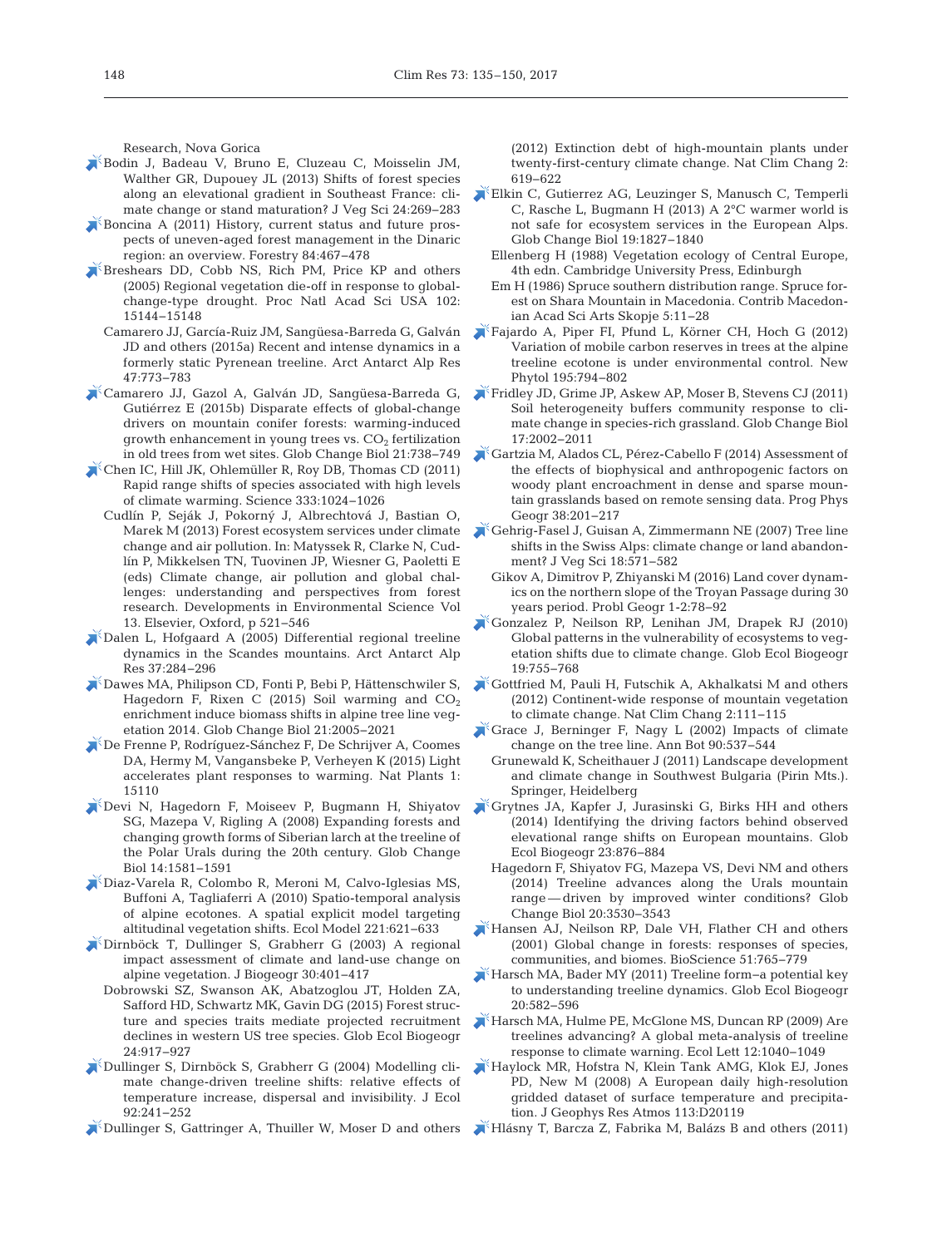Climate change impacts on growth and carbon balance of forests in Central Europe. Clim Res 47: 219−236

- Hlásny T, Trombik J, Dobor L, Barcza Z, Barka I (2016) Future climate of the Carpathians: climate change hotspots and implications for ecosystems. Reg Environ Change 16: 1495−1506
- [Hofgaard A, Dalen L, Hytteborn H \(2009\) Tree recruitment](https://doi.org/10.1111/j.1654-1103.2009.01114.x) above the treeline and potential for climate driven treeline change. J Veg Sci 20: 1133−1144
	- Holtmeier FK (2009) Mountain timberlines. Ecology, patchiness, and dynamics, 2nd edn. Advances in Global Change Research 36. Springer Science & ScienceMedia B.V., Dordrecht
- [Holtmeier FK, Broll G \(2005\) Sensitivity and response of](https://doi.org/10.1111/j.1466-822X.2005.00168.x) northern hemisphere altitudinal and polar treelines to environmental change at landscape and local scales. Glob Ecol Biogeogr 14: 395−410
- [Honnay O, Verheyen K, Butaye J, Jacquemyn H, Bossuyt B,](https://doi.org/10.1046/j.1461-0248.2002.00346.x) Hermy M (2002) Possible effects of habitat fragmentation and climate change on the range of forest plant species. Ecol Lett 5: 525−530
	- Huber R, Rigling A, Bebi P, Brand F and others (2013) Sustainable land use in mountain regions under global change: synthesis across scales and disciplines. Ecol Soc 18: 36
- [Ibáñez I, Clark JS, Dietze MC \(2009\) Estimating colonization](https://doi.org/10.1111/j.1365-2486.2008.01777.x) potential of migrant tree species. Glob Change Biol 15: 1173−1188
	- IUCN/SSC (International Union for Conservation of Nature/ Species Survival Commission) (2013) Guidelines for re introductions and other conservation translocations. Version 1.0. IUCN/Species Survival Commission, Gland
	- Jankovský L, Cudlín P, Čermák P, Moravec I (2004) The prediction of development of secondary Norway spruce stands under the impact of climatic change in the Drahany highlands (The Czech Republic). Ekologia (Bratisl) 23(Suppl 2): 101−112
	- Jeník J, Lokvenc T (1962) Die alpine Waldgrenze im Krkonoše Gebirge. Rozpravy SAV. Řada matematických a přírodních věd 72. Československá akademie věd, Praha
- [Jobbágy EG, Jackson RB \(2000\) Global controls of forest line](https://doi.org/10.1046/j.1365-2699.2000.00162.x) elevation in the northern and southern hemispheres. Glob Ecol Biogeogr 9: 253−268
- [Jonášová M, Vávrová E, Cudlín P \(2010\) Western Carpa](https://doi.org/10.1016/j.foreco.2009.12.027)  thian mountain spruce forest after a windthrow: natural regeneration in cleared and uncleared areas. For Ecol Manag 259:1127-1134
- [Kittel TGF, Steffen WL, Chapin FS \(2000\) Global and](https://doi.org/10.1046/j.1365-2486.2000.06011.x) regional modelling of Arctic−boreal vegetation distribution and its sensitivity to altered forcing. Glob Change Biol 6: 1−18
- Klopcic M, Jerina K, Bonč[ina A \(2010\) Long-term changes of](https://doi.org/10.1007/s10342-009-0325-z) structure and tree species composition in Dinaric un even- aged forests:Are red deer an important factor? Eur J For Res 129: 277−288
	- Klopcic M, Simončič T, Bončina A (2015) Comparison of regeneration and recruitment of shade-tolerant and lightdemanding tree species in mixed uneven-aged forests: experiences from the Dinaric region. Forestry 88:552-563
	- Körner C (2003) Alpine plant life: functional plant ecology of high mountain ecosystems; with 47 tables. Springer Science & Business Media B.V., Dordrecht
	- Körner C (2012) Alpine treelines. Functional ecology of the global high elevation tree limits. Springer, Basel

[Körner C, Paulsen J \(2004\) A world-wide study of high alti-](https://doi.org/10.1111/j.1365-2699.2003.01043.x)

tude treeline temperatures. J Biogeogr 31:713−732

- [Kulakowski D, Bebi P, Rixen C \(2011\) The interacting effects](https://doi.org/10.1111/j.1600-0706.2010.18726.x) of land use change, climate change and suppression of natural disturbances on landscape forest structure in the Swiss Alps. Oikos 120:216-225
- [Kullman L \(1988\) Holocene history of the forest−alpine tun](https://doi.org/10.1111/j.1469-8137.1988.tb00209.x)dra ecotone in the Scandes Mountains (central Sweden). New Phytol 108:101-110
- [Kullman L \(1999\) Early holocene tree growth at a high](https://doi.org/10.1111/j.0435-3676.1999.00049.x) elevation site in the northernmost Scandes of Sweden (Lapland): a palaeobiogeographical case study based on megafossil evidence. Geogr Ann 81:63-74
- [Kullman L \(2007\) Tree line population monitoring of](https://doi.org/10.1111/j.1365-2745.2006.01190.x) *Pinus sylvestris* in the Swedish Scandes, 1973–2005: implications for tree line theory and climate change ecology. J Ecol 95: 41−52
- [Kullman L, Öberg L \(2009\) Post-Little Ice Age treeline rise](https://doi.org/10.1111/j.1365-2745.2009.01488.x) and climate warming in the Swedish Scandes: a landscape ecological perspective. J Ecol 97:415−429
- Kyriazopoulos AP, Skre O, Sarkki S, Wielgolaski FE, Abraham EM, Ficko A (2017) Human−environment dynamics in European treeline ecosystems: a synthesis based on the DPSIR framework. Clim Res 73: 17–29
- [Lenoir J, Svenning JC \(2015\) Climate-related range shifts](https://doi.org/10.1111/ecog.00967)  a global multidimensional synthesis and new research directions. Ecography 38: 15−38
- [Lenoir J, Gégout JC, Marquet PA, de Ruffray P, Brisse H](https://doi.org/10.1126/science.1156831) (2008) A significant upward shift in plant species optimum elevation during the 20th century. Science 320: 1768−1771
- [Lindner M, Fitzgerald JB, Zimmermann NE, Reyer C and](https://doi.org/10.1016/j.jenvman.2014.07.030) others (2014) Climate change and European forests: What do we know, what are the uncertainties, and what are the implications for forest management? J Environ Manag 146:69-83
- [Lloyd AH, Rupp TS, Fastie CL, Srafield AM \(2002\) Patterns](https://doi.org/10.1029/2001JD000852) and dynamic of treeline advance on the Seward Penisula, Alaska. J Geophys Res 107:8161
- Máliš F, Kopecký M, Petřík P, Vladovič J, Merganič J, Vida T (2016) Life-stage, not climate change, explains ob served tree range shifts. Glob Change Biol 22: 1904−1914
	- Mathisen IE, Mikheeva A, Tutubalina OV, Aune S and Hofgaard A (2014) Fifty years of tree line change in the Khibiny Mountains, Russia: advantages of combined remote sensing and dendroecological approaches. Appl Veg Sci 17: 6–16
- [Millar CI, Stephenson NL \(2015\) Temperate forest health](https://doi.org/10.1126/science.aaa9933) in an era of emerging megadisturbance. Science 349: 823−826
	- Mina M, Bugmann H, Klopcic M, Cailleret M (2017) Accurate modeling of harvesting is key for projecting future forest dynamics: a case study in the Slovenian mountains. Reg Environ Change 17:49-64
- [Moen J, Aune K, Edenius L, Angerbjörn A \(2004\) Potential](https://doi.org/10.5751/ES-00634-090116) effects of climate change on treeline position in the Swedish mountains. Ecol Soc 9:16, www.ecologyand society.org/vol9/iss1/art16
- [Palombo C, Chirici G, Marchetti M, Tognetti R \(2013\) Is land](https://doi.org/10.1080/11263504.2013.772081) abandonment affecting forest dynamics at high elevation in Mediterranean mountains more than climate change? Plant Biosyst 147: 1−11
- [Palombo C, Marchetti M, Tognetti R \(2014\) Mountain vege](https://doi.org/10.1080/11263504.2013.878410)tation at risk: current perspectives and research reeds. Plant Biosyst 148: 35−41
- [Pauli H, Gottfried M, Dullinger S, Abdaladze O, Akhalkatsi](https://doi.org/10.1126/science.1219033)